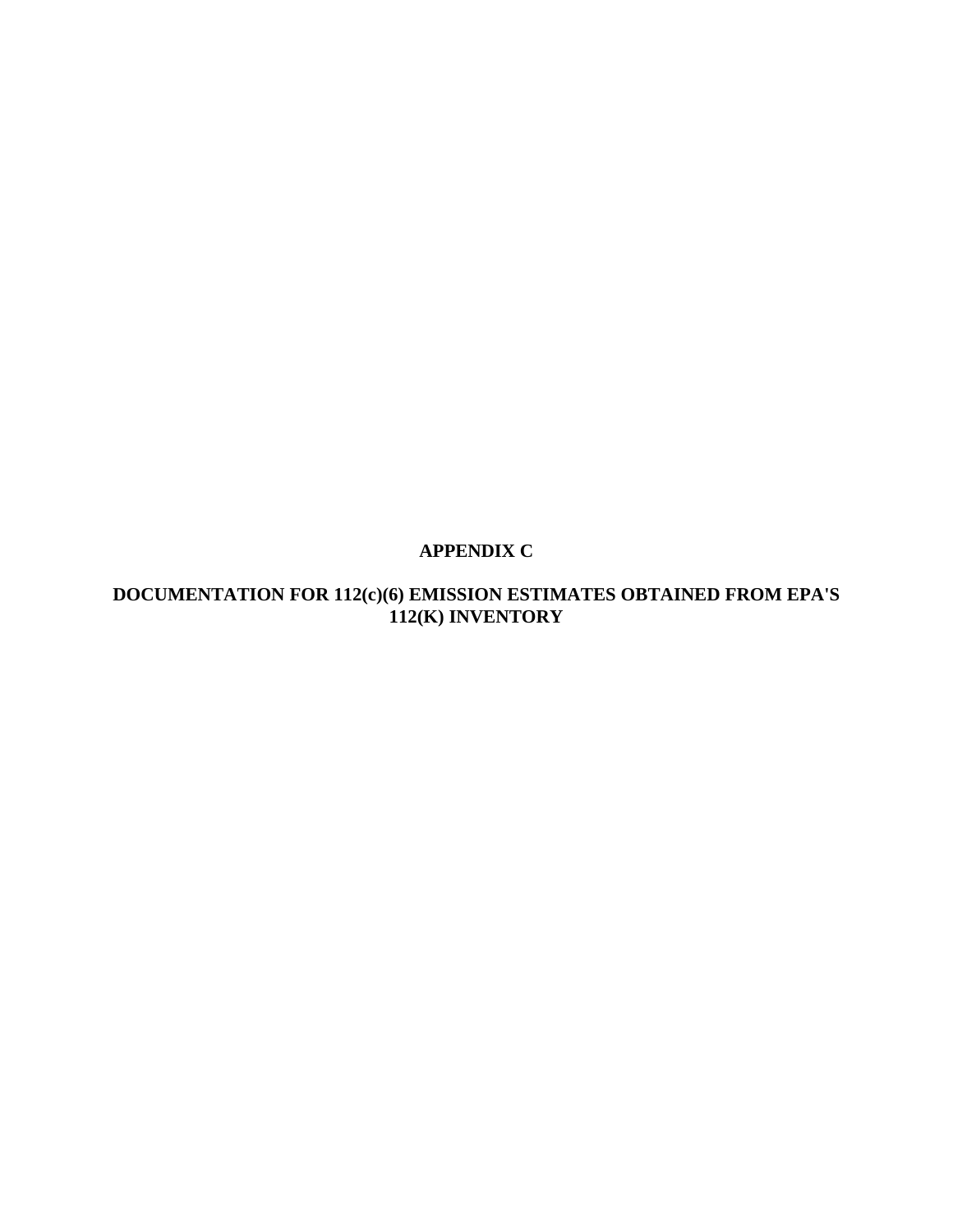# **Index to Appendix C**

| <b>Source Category</b>                                           | <b>Page Number</b> |
|------------------------------------------------------------------|--------------------|
| Aerospace Industry (Surface Coating)                             | $C-3$              |
| Coke Ovens: By-product Recovery Plants                           | $C-5$              |
| Industrial Stationary IC Engines: Natural gas-fired              | $C-7$              |
| Other Structural Clay Products                                   | $C-9$              |
| Pulp and Paper: Kraft Recovery Furnaces                          | $C-11$             |
| Tire Manufacturing                                               | $C-12$             |
| <b>Utility Turbines: Diesel-fired</b>                            | $C-14$             |
| Abrasive Grain (Media) Manufacturing                             | $C-16$             |
| <b>Adhesives and Sealants</b>                                    | $C-16$             |
| <b>Agricultural Chemicals and Pesticides</b>                     | $C-16$             |
| <b>Blast Furnaces and Steel Mills</b>                            | $C-16$             |
| Chemical Manufacturing: Cyclic Crude and Intermediate Production | $C-16$             |
| <b>Chemical Preparations</b>                                     | $C-16$             |
| Chromium Plating: Chromic Anodizing                              | $C-16$             |
| Clay Refractories                                                | $C-16$             |
| Cleaning Products (SICs combined)                                | $C-16$             |
| Commercial Printing, Gravure                                     | $C-16$             |
| Commercial Printing, Letterpress, and Screen                     | $C-16$             |
| <b>Custom Compound Purchased Resins Manufacturing</b>            | $C-16$             |
| Fabricated Metal Products Manufacturing (SICs combined)          | $C-16$             |
| Fabricated Rubber Products Manufacturing                         | $C-16$             |
| Fiber Cans, Drums, and Similar Products                          | $C-16$             |
| Food Products (SICs combined)                                    | $C-16$             |
| Gum and Wood Chemical Manufacturing                              | $C-16$             |
| <b>Industrial Gases Manufacturing</b>                            | $C-16$             |
| Industrial Inorganic Chemical Manufacturing                      | $C-16$             |
| Industrial Machinery and Electrical Equipment (SICs combined)    | $C-16$             |
| <b>Industrial Organic Chemicals Manufacturing</b>                | $C-16$             |
| Inorganic Pigments Manufacturing                                 | $C-16$             |
| Lubricating Oils and Greases                                     | $C-16$             |
| Metal Household Furniture                                        | $C-17$             |
| Miscellaneous Manufacturing (SICs combined)                      | $C-17$             |
| Miscellaneous Plastics Products                                  | $C-17$             |
| Nonmetallic Mineral Products Manufacturing                       | $C-17$             |
| Office Furniture, Except Wood Manufacturing                      | $C-17$             |
| Other Miscellaneous (SICs combined)                              | $C-17$             |
| Other Secondary Nonferrous Metal Recovery                        | $C-17$             |
| Paints and Allied Products Manufacturing                         | $C-17$             |
| Paper Coated and Laminated, Packaging, nec                       | $C-17$             |
| Partitions and Fixtures, Except Wood                             | $C-17$             |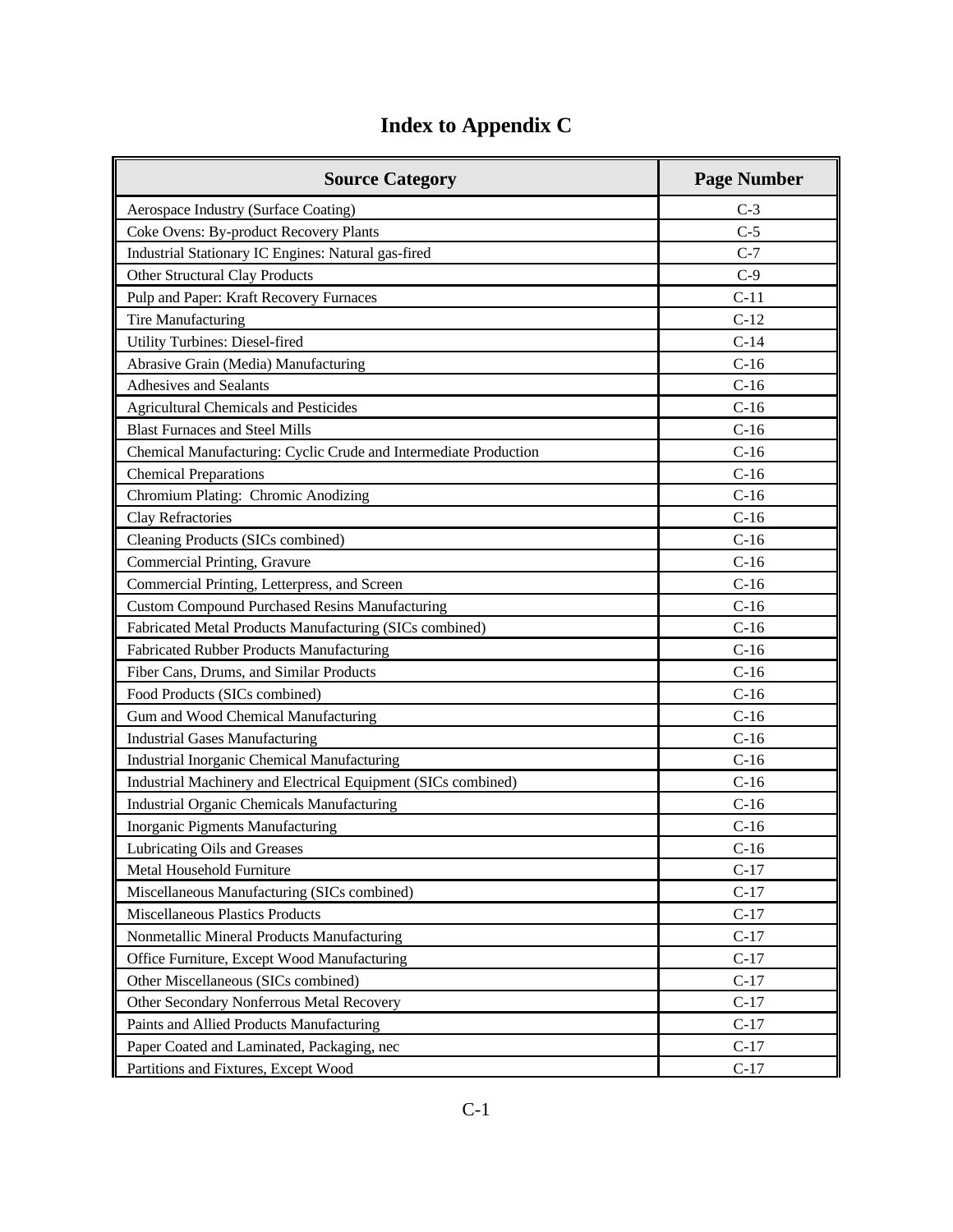|  |  | <b>Index to Appendix C (Continued)</b> |
|--|--|----------------------------------------|
|--|--|----------------------------------------|

| <b>Source Category</b>                                         | <b>Page Number</b> |
|----------------------------------------------------------------|--------------------|
| Petroleum Refining: All Processes                              | $C-17$             |
| Pharmaceuticals Preparations and Manufacturing (SICs combined) | $C-17$             |
| Plastics Foam Products Manufacturing                           | $C-17$             |
| Plastics Materials and Resins Manufacturing                    | $C-17$             |
| <b>Porcelain Electrical Supplies</b>                           | $C-17$             |
| Primary Metal Products Manufacturing (SICs combined)           | $C-17$             |
| Public Building and Related Furniture                          | $C-17$             |
| Ship Building & Repair (Surface Coating)                       | $C-17$             |
| Surface Active Agents Manufacturing                            | $C-17$             |
| Textiles (SICs combined)                                       | $C-17$             |
| Transportation Equipment Manufacture (SICs combined)           | $C-17$             |
| Wood Household Furniture Manufacturing                         | $C-17$             |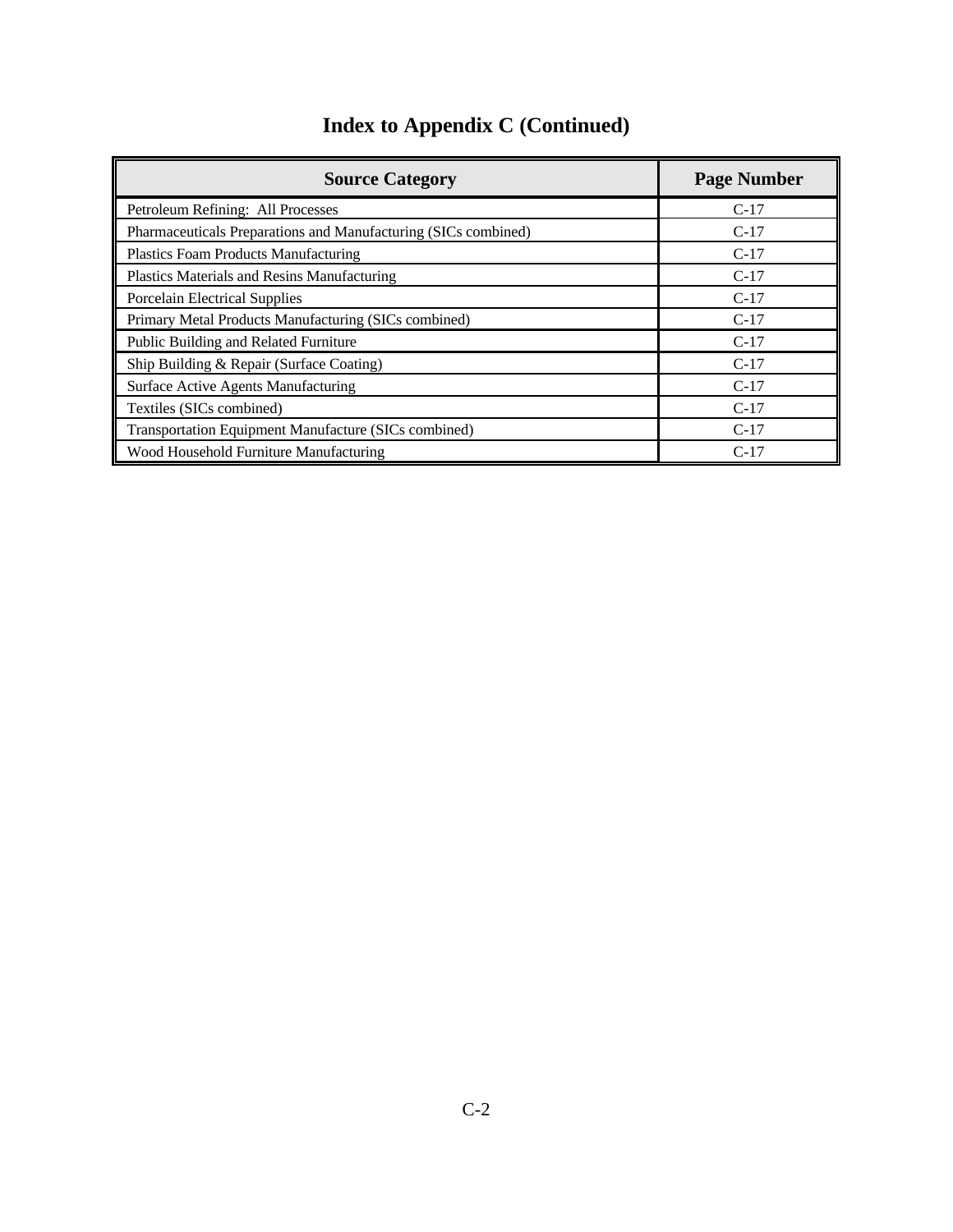The Aerospace estimates were derived from data provided by the EPA's Emissions Standards Division. The 16- PAH (Naphthalene) estimate was based on the calculation for handwipe cleaning which would be:

(Percentage usage of HAP) X (Total HAPs from Process)

16-PAH : 0.8476 % x 19,3023 (tons HAP for Handwipe\*yr) = **1,636 tons of 16-PAH/yr**

Hg 1% x 399 tons for inorganic HAPs/yr **= 4 tons of Mercury/yr**

## **References**

Memo from Dave Reeves, Midwest Research Institute to Barbara Driscoll, U.S. Environmental Protection Agency, Office of Air Quality Planning and Standards regarding HAP emission estimates for aerospace surface coating. November 11, 1997.

Memo from Dave Reeves, Midwest Research Institute to Barbara Driscoll, U.S. Environmental Protection Agency, Office of Air Quality Planning and Standards regarding HAP emission estimates for aerospace surface coating. November 17, 1997.

Telephone conversation between Dave Reeves, Midwest Research Institute and Bridget Kosmicki, Eastern Research Group. Subject: Emissions from aerospace surface coating. November 18, 1997.

U.S. Environmental Protection Agency. National Emission Standard For Hazardous Air Pollutants (NESHAP) for the Aerospace Industry - Background Information for Proposed Standards. Preliminary Draft. Research Triangle Park, NC. April 1994.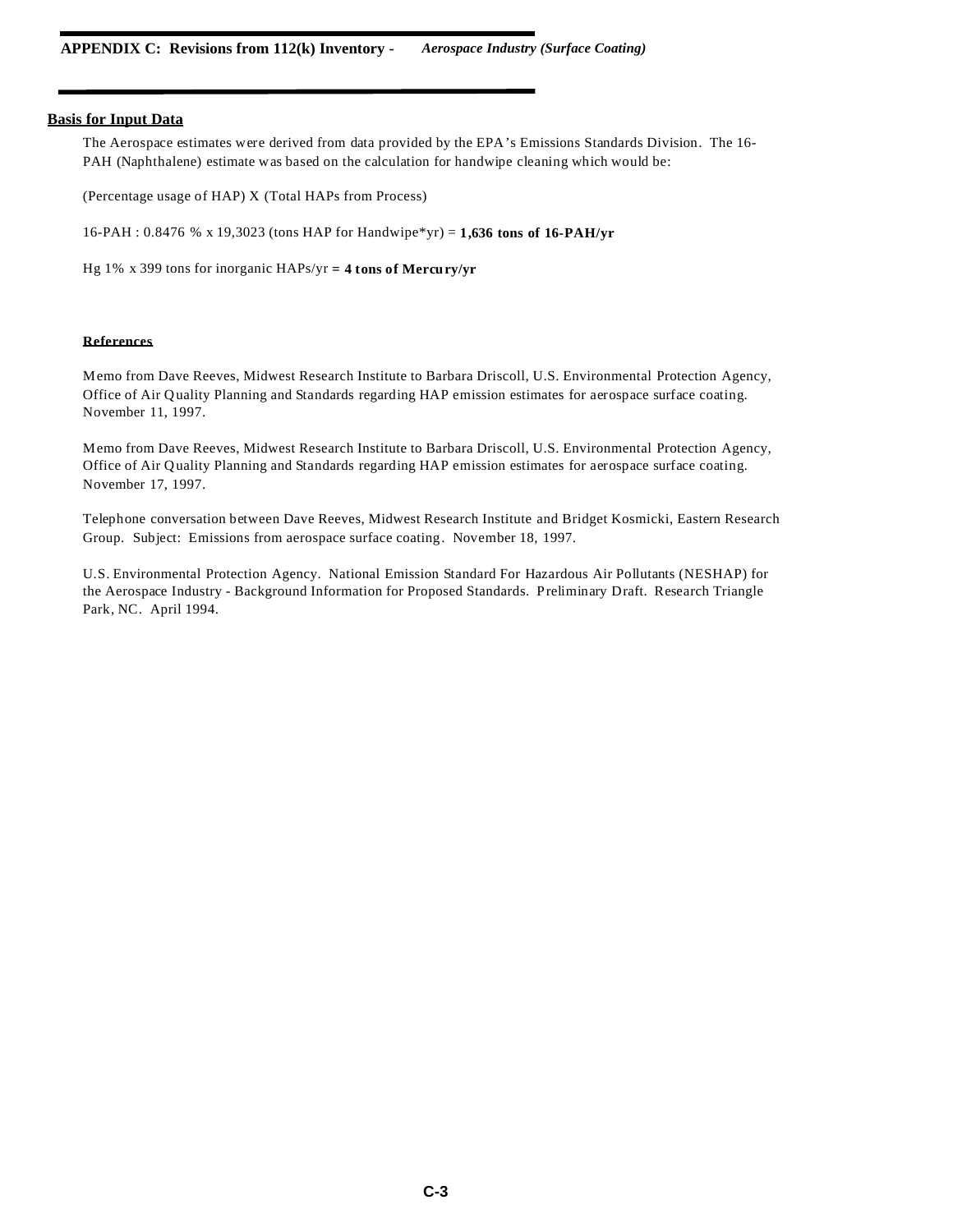# **APPENDIX C: Revisions from 112(k) Inventory -** *Aerospace Industry (Surface Coating)*

| <b>Calculations:</b>                                     |                                                                         |                 |                    |                                                        |                    |            |  |  |
|----------------------------------------------------------|-------------------------------------------------------------------------|-----------------|--------------------|--------------------------------------------------------|--------------------|------------|--|--|
| Emissions from Aerospace manufacturing (surface coating) |                                                                         |                 |                    |                                                        |                    |            |  |  |
| Total HAPs Emitted (tons HAP/year) (ref. 1)              |                                                                         |                 |                    |                                                        |                    |            |  |  |
| Plant size                                               | Hand-wipe<br>Cleaning                                                   | Inorganic HAPs  |                    |                                                        |                    |            |  |  |
| Small rework                                             | 5799                                                                    | 92              |                    |                                                        |                    |            |  |  |
| M edium rework                                           | 177828                                                                  | 307             |                    |                                                        |                    |            |  |  |
| Large rework                                             | 9396                                                                    | 0.4             |                    |                                                        |                    |            |  |  |
|                                                          | 193023                                                                  | 399             |                    |                                                        |                    |            |  |  |
|                                                          |                                                                         |                 |                    |                                                        |                    |            |  |  |
|                                                          |                                                                         |                 |                    |                                                        |                    |            |  |  |
| <b>Solvent</b>                                           | Handwipe Cleaning<br>$(\text{ref. 3})$<br>(gallons)<br>Solvent<br>Usage | Percent<br>HAPS | Emissions<br>(10y) | Inorganic HAPS<br>$(\text{ref. 2})$<br>Percent<br>HAPS | Emissions<br>(100) | Total HAPs |  |  |
| 16-PAH (Naphthalene)                                     | 6,894                                                                   | 0.8476%         | 1636               |                                                        |                    | 1,636      |  |  |
| Mercury Compounds                                        |                                                                         |                 |                    | 1.000%                                                 | 4                  | 4          |  |  |
|                                                          |                                                                         |                 |                    |                                                        |                    |            |  |  |
|                                                          |                                                                         |                 |                    |                                                        |                    |            |  |  |
|                                                          |                                                                         |                 |                    |                                                        |                    |            |  |  |
|                                                          |                                                                         |                 |                    |                                                        |                    |            |  |  |
|                                                          |                                                                         |                 |                    |                                                        |                    |            |  |  |
|                                                          |                                                                         |                 |                    |                                                        |                    |            |  |  |
|                                                          |                                                                         |                 |                    |                                                        |                    |            |  |  |
|                                                          |                                                                         |                 |                    |                                                        |                    |            |  |  |
|                                                          |                                                                         |                 |                    |                                                        |                    |            |  |  |
|                                                          |                                                                         |                 |                    |                                                        |                    |            |  |  |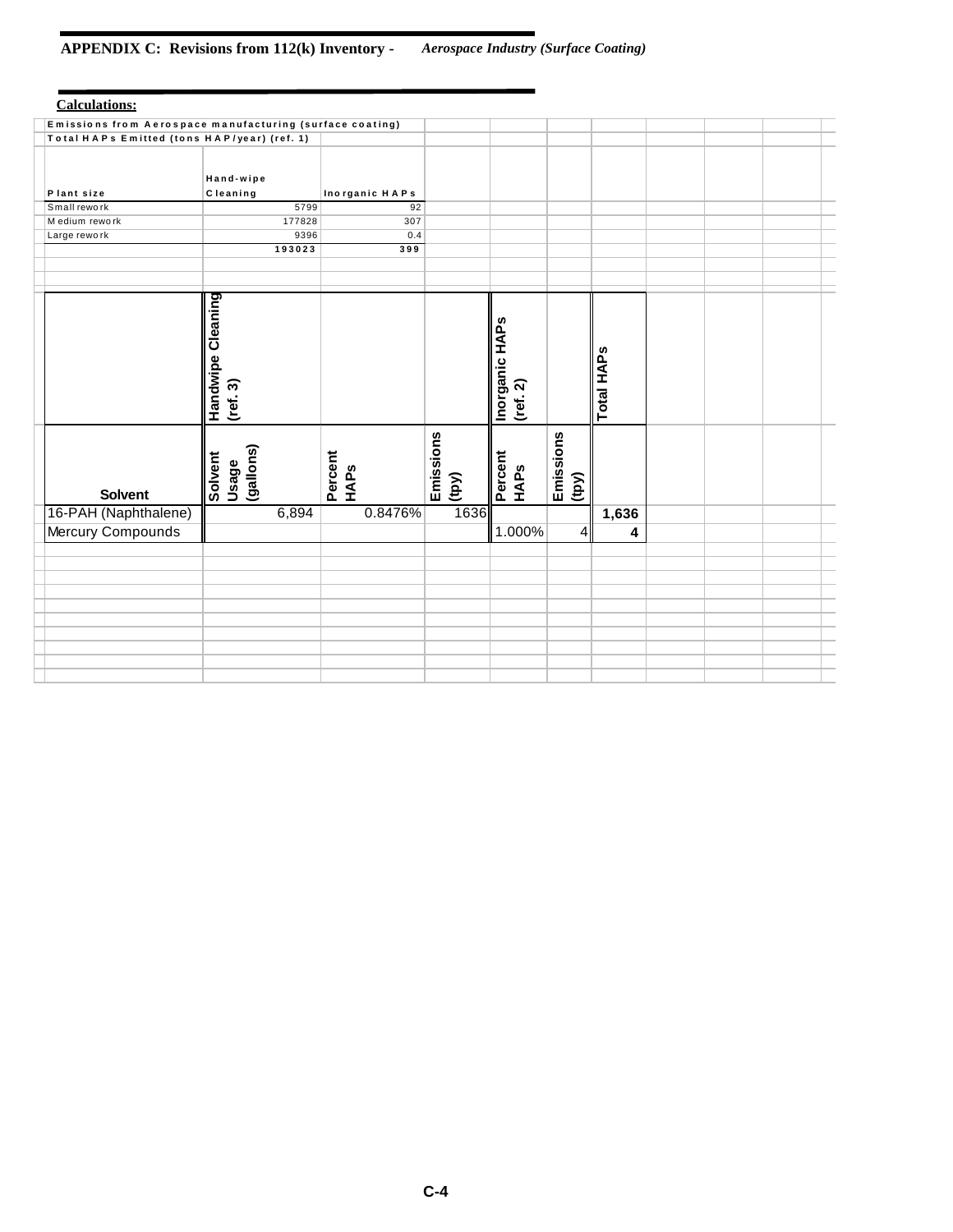Emission estimates for Coke By-Product Recovery Plants are based on emissions reported to the Toxic Release Inventory (TRI) in 1992. TRI emissions data (based on 19 facilities) were provided by Lula Melton (EPA/ESD).

#### **Re ferences:**

1. Fascimile sent by Lula Melton, U.S. EPA, to Julie H. Tucker, Eastern Research Group, Inc. on July 29, 1997.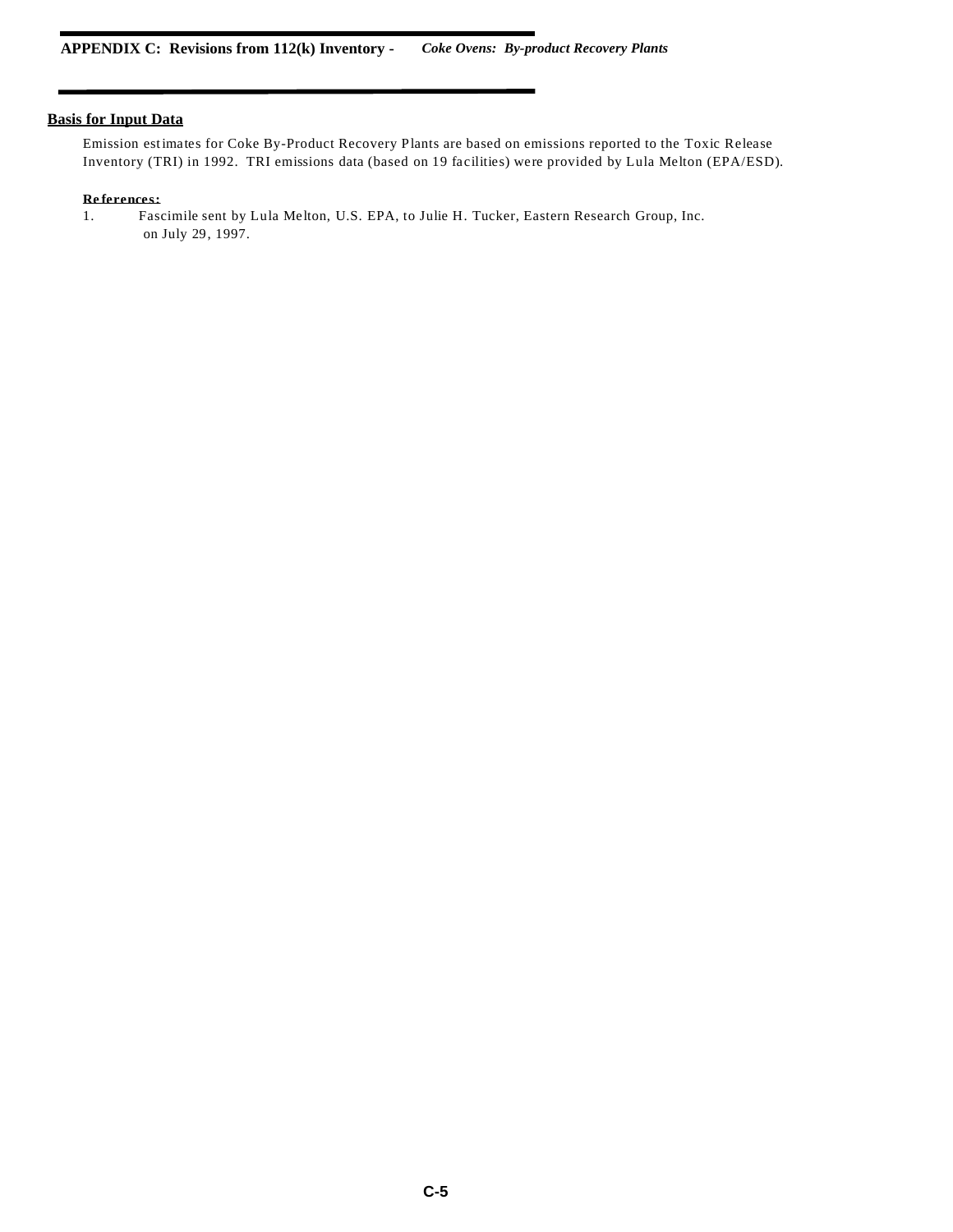| <b>Calculations:</b>                                                                                                                            |                                                                                 |            |  |  |
|-------------------------------------------------------------------------------------------------------------------------------------------------|---------------------------------------------------------------------------------|------------|--|--|
|                                                                                                                                                 | National Emissions for Coke By-Product Recovery Plants (a)                      |            |  |  |
| Facility                                                                                                                                        | Location                                                                        | 16-PAH (b) |  |  |
| <b>ABC Coke</b>                                                                                                                                 | Tarrant, AL                                                                     | 74         |  |  |
| Acme Steel Co.                                                                                                                                  | Chicago, IL                                                                     | 8,110      |  |  |
| <b>Bethlehem Steel</b>                                                                                                                          | Burns Harbor, IN                                                                | 37,500     |  |  |
| <b>Citizens Gas</b>                                                                                                                             | Indianapolis, IN                                                                | 14,461     |  |  |
| Empire Coke Co.                                                                                                                                 | Holt, AL                                                                        | 150        |  |  |
| Erie Coke Corp.                                                                                                                                 | Erie, PA                                                                        | 100        |  |  |
| Geneva Steel                                                                                                                                    | Geneva, UT                                                                      | 6,874      |  |  |
| <b>Gulf States Steel</b>                                                                                                                        | Gadsden, AL                                                                     | 4,420      |  |  |
| LTV Steel Corp.                                                                                                                                 | South Chicago, IL                                                               | 500        |  |  |
| LTV Steel Corp. (c)                                                                                                                             | Warren, OH                                                                      | 1,862      |  |  |
| LTV Steel Corp.                                                                                                                                 | Pittsburg. PA                                                                   | 1,600      |  |  |
| <b>National Steel</b>                                                                                                                           | Ecorse, MI                                                                      | 332        |  |  |
| New Boston Coke                                                                                                                                 | New Boston, OH                                                                  | 5,916      |  |  |
| Shenango, Inc.                                                                                                                                  | Pittsburg, PA                                                                   | 20,978     |  |  |
| Sloss Industries                                                                                                                                | Birmingham, AL                                                                  | R          |  |  |
| <b>Tonawanda Coke</b>                                                                                                                           | Tonawanda, NY                                                                   | 603        |  |  |
| <b>USS</b><br>USS(G)                                                                                                                            | Gary, IN<br>Clairton, PA                                                        | 52,080     |  |  |
| Wheeling-Pitts. Steel                                                                                                                           | Follansbee, WV                                                                  |            |  |  |
| TOTAL (lbs/year):                                                                                                                               |                                                                                 | 155,560    |  |  |
| TOTAL (tons/year):                                                                                                                              |                                                                                 | 77.78      |  |  |
|                                                                                                                                                 | NOTE: R= TRI emissions for this facility include both coke by-product plant and |            |  |  |
|                                                                                                                                                 | chemical specialty plant. Emissions only from coke by-product plant are         |            |  |  |
| not available.                                                                                                                                  |                                                                                 |            |  |  |
| (a) These emission estimates are from 1992 Toxic Release Inventory (TRI).<br>ESD extracted these emission estimates based on facility codes for |                                                                                 |            |  |  |
| coke by-product recovery plants that were operating in 1992. Emissions data                                                                     |                                                                                 |            |  |  |
| could not be extracted from the 1990 TRI database because data identifying                                                                      |                                                                                 |            |  |  |
| which plants were operating in 1990 are not readily available.<br>(b) Includes only Anthracene and Naphthalene.                                 |                                                                                 |            |  |  |
|                                                                                                                                                 | (c) Estimates are from 1990 TRI database using facility identification codes    |            |  |  |
| recently provided (12/4/97) by Lula Melton, EPA/ESD.                                                                                            |                                                                                 |            |  |  |
|                                                                                                                                                 |                                                                                 |            |  |  |
|                                                                                                                                                 |                                                                                 |            |  |  |
|                                                                                                                                                 |                                                                                 |            |  |  |
|                                                                                                                                                 |                                                                                 |            |  |  |
|                                                                                                                                                 |                                                                                 |            |  |  |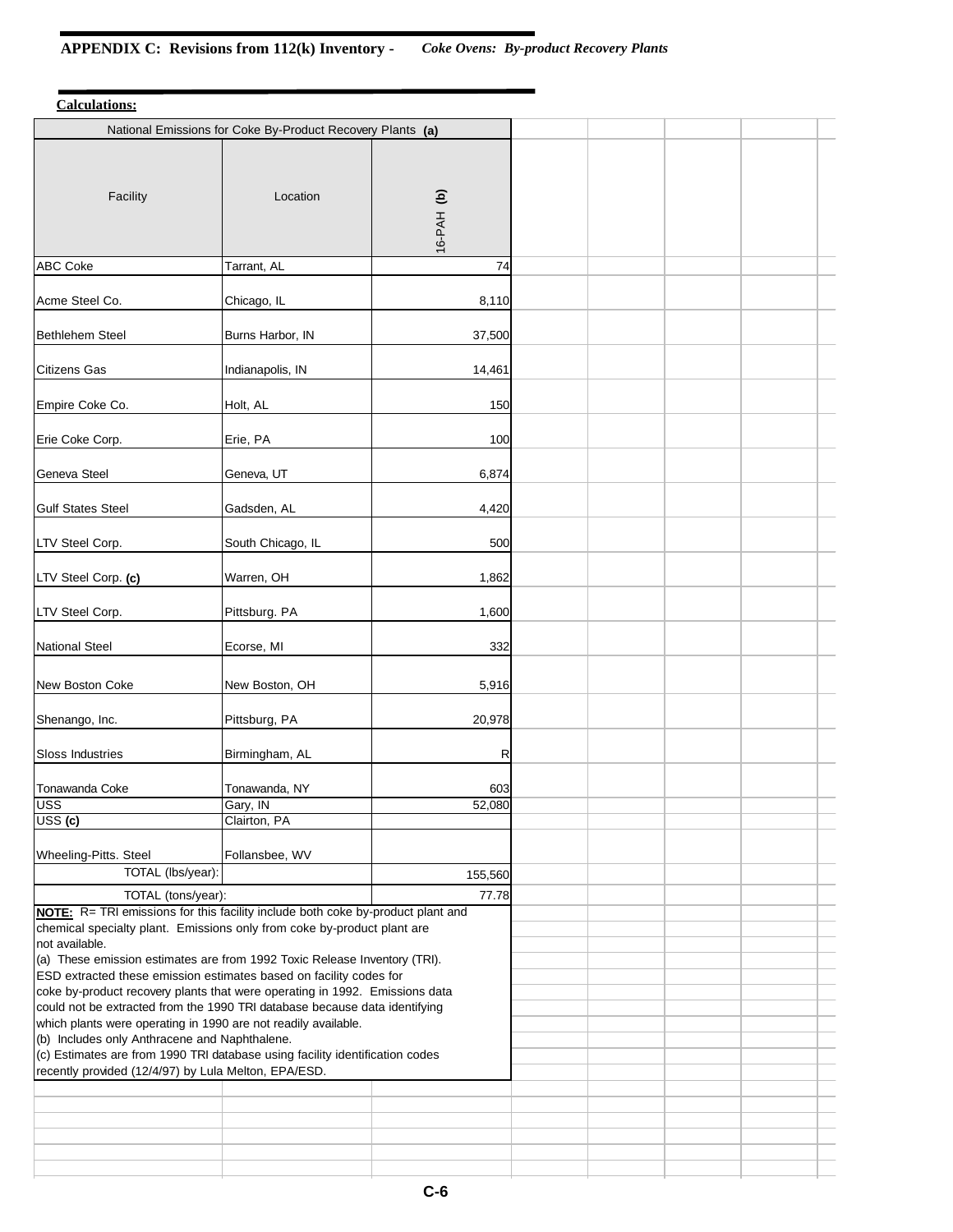## **Me rcury**

The activity level for Stationary Reciprocating Internal Combustion Engines comes from the 112(c)(6) report for all sectors (industrial, commercial/institutional, industrial bore, and utility). {U.S. EPA, 1997}.

The emission factor for Mercury comes from AP-42. {U.S. EPA, 1996}

A national estimate for Mercury emissions from natural gas-fired Stationary Reciprocating Internal Combustion Engines w ill be calculated.

## **References**

U.S. Environmental Protection Agency. 1990 Inventory of Section 112(c)(6) Pollutants: Polycyclic Organic Matter (POM), 2,3,7,8-Tetrachlorodibenzo-P-D ioxin (TCDD)/ 2,3,7,8-Tetrachlorodibenzofuran (TCDF), Polychlorinated Biphenyl Compounds (PCBs), Hexachlorobenzene, Mercury, and Alkylated Lead. Final Report. Research Triangle Park, North Carolina. January 1998.

U.S. Environmental Protection Agency. Compilation of Air Pollutant Emission Factors, 5th Edition and Supplements, AP-42, Volume I: Stationary Point and Area Sources. Research Triangle Park, N orth Carolina. 1996.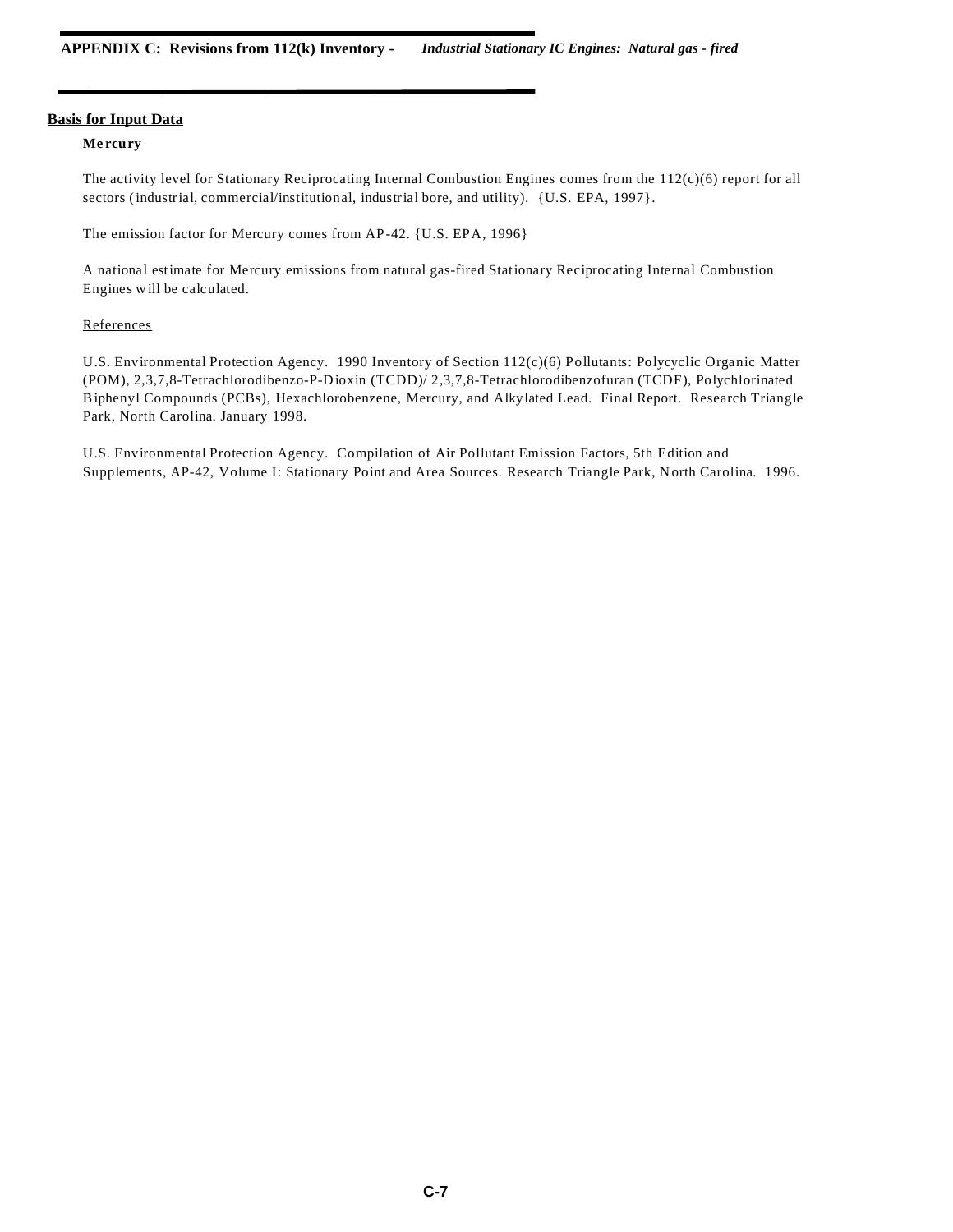# **APPENDIX C: Revisions from 112(k) Inventory -** *Industrial Stationary IC Engines: Natural gas - fired*

| <b>Calculations:</b> |                     |                                                        |                   |                   |                    |  |  |
|----------------------|---------------------|--------------------------------------------------------|-------------------|-------------------|--------------------|--|--|
|                      |                     | <b>Calculating National Emissions for Mercury</b>      |                   |                   |                    |  |  |
| Activity Level =     |                     | $7.50E+11$ cubic ft                                    |                   |                   |                    |  |  |
|                      |                     |                                                        |                   |                   |                    |  |  |
| converting to Btu,   |                     |                                                        |                   |                   |                    |  |  |
| 1 cubic $ft =$       | 1050 Btu            |                                                        |                   |                   |                    |  |  |
|                      | Activity Level =    |                                                        | 787500000 MMBtu   |                   |                    |  |  |
|                      |                     |                                                        |                   |                   |                    |  |  |
| Emission Factor =    |                     |                                                        |                   | 1.14E-05 lb/MMBtu |                    |  |  |
|                      |                     |                                                        |                   |                   |                    |  |  |
| National Estimate    |                     | National estimate = (activity level)x(Emission Factor) |                   |                   |                    |  |  |
|                      |                     |                                                        |                   |                   |                    |  |  |
|                      | National estimate = |                                                        | 8948.3625 lb/yr = |                   | 4.47418125 tons/yr |  |  |
|                      |                     |                                                        |                   |                   |                    |  |  |
|                      |                     |                                                        |                   |                   |                    |  |  |
|                      |                     |                                                        |                   |                   |                    |  |  |
|                      |                     |                                                        |                   |                   |                    |  |  |
|                      |                     |                                                        |                   |                   |                    |  |  |
|                      |                     |                                                        |                   |                   |                    |  |  |
|                      |                     |                                                        |                   |                   |                    |  |  |
|                      |                     |                                                        |                   |                   |                    |  |  |
|                      |                     |                                                        |                   |                   |                    |  |  |
|                      |                     |                                                        |                   |                   |                    |  |  |
|                      |                     |                                                        |                   |                   |                    |  |  |
|                      |                     |                                                        |                   |                   |                    |  |  |
|                      |                     |                                                        |                   |                   |                    |  |  |
|                      |                     |                                                        |                   |                   |                    |  |  |
|                      |                     |                                                        |                   |                   |                    |  |  |
|                      |                     |                                                        |                   |                   |                    |  |  |
|                      |                     |                                                        |                   |                   |                    |  |  |
|                      |                     |                                                        |                   |                   |                    |  |  |
|                      |                     |                                                        |                   |                   |                    |  |  |
|                      |                     |                                                        |                   |                   |                    |  |  |
|                      |                     |                                                        |                   |                   |                    |  |  |
|                      |                     |                                                        |                   |                   |                    |  |  |
|                      |                     |                                                        |                   |                   |                    |  |  |
|                      |                     |                                                        |                   |                   |                    |  |  |
|                      |                     |                                                        |                   |                   |                    |  |  |
|                      |                     |                                                        |                   |                   |                    |  |  |
|                      |                     |                                                        |                   |                   |                    |  |  |
|                      |                     |                                                        |                   |                   |                    |  |  |
|                      |                     |                                                        |                   |                   |                    |  |  |
|                      |                     |                                                        |                   |                   |                    |  |  |
|                      |                     |                                                        |                   |                   |                    |  |  |
|                      |                     |                                                        |                   |                   |                    |  |  |
|                      |                     |                                                        |                   |                   |                    |  |  |
|                      |                     |                                                        |                   |                   |                    |  |  |
|                      |                     |                                                        |                   |                   |                    |  |  |
|                      |                     |                                                        |                   |                   |                    |  |  |
|                      |                     |                                                        |                   |                   |                    |  |  |
|                      |                     |                                                        |                   |                   |                    |  |  |
|                      |                     |                                                        |                   |                   |                    |  |  |
|                      |                     |                                                        |                   |                   |                    |  |  |
|                      |                     |                                                        |                   |                   |                    |  |  |
|                      |                     |                                                        |                   |                   |                    |  |  |
|                      |                     |                                                        |                   |                   |                    |  |  |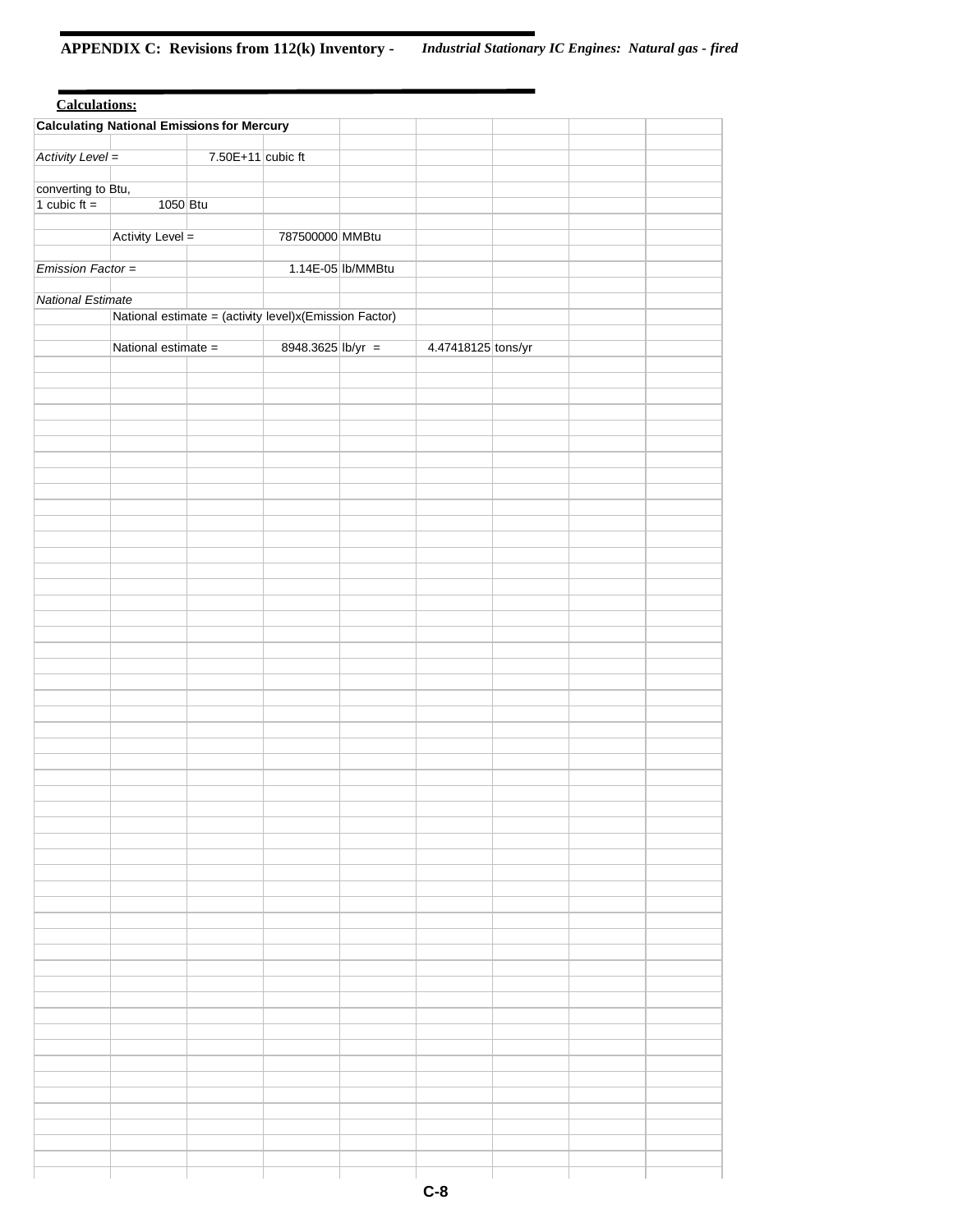The estimate for this source category was based on emission factors and adjusted activity data provided by the EPA's Emission Standards Division.

## **References**

Memo from Rick Marinshaw, Midwest Research Institute to Bill Neuffer, U.S. Environmental Protection Agency, Office of Air Quality Planning and Standards regarding HAP emission estimates for clay manufacture. July 1997.

Telephone conversation between Bill Neuffer, U.S. Environmental Protection Agency, Office of Air Quality Planning and Standards and Bridget Kosmicki, Eastern Research Group. Subject: Emissions from clay products manufacture. July 1997.

U.S. Environmental Protection Agency. Compilation of Air Pollutant Emission Factors, 5th Edition, AP-42, Volume I: Stationary Point and Area Sources. Draft. Research Triangle Park, North Carolina. 1997.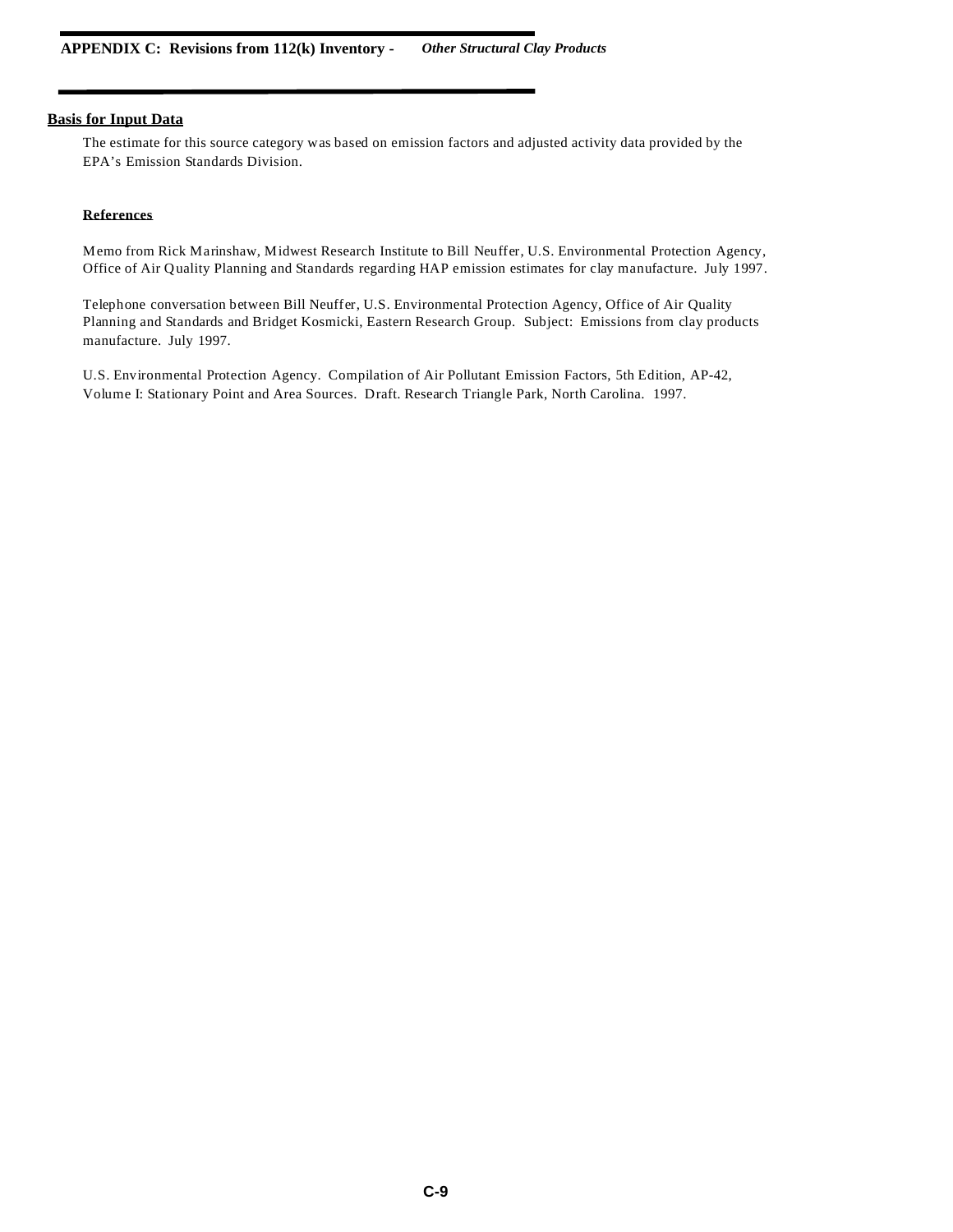# **Calculations:**

**Source Category: Other Structural Clay Products**

|                                                 |             |                                        | <b>Adjusted</b><br>1990   |
|-------------------------------------------------|-------------|----------------------------------------|---------------------------|
| 1990 Activity Levels <sup>a</sup> 1995 Activity |             | 1990<br><b>Adjustment</b> <sup>b</sup> | <b>Production</b><br>Rate |
| <b>Source</b>                                   | (tons/year) |                                        | (tons/year)               |
| <b>Brick</b>                                    |             |                                        |                           |
| Kiln, gas-fired                                 | 10,118,351  | 5%                                     | 9.612.433                 |
| Kiln, coal-fired                                | 1,511,182   | 5%                                     | 1,435,623                 |
| Kiln, saw dust-fired                            | 1,511,182   | 5%                                     | 1,435,623                 |

|                                | <b>Mercury</b>        | Naphthalene    |
|--------------------------------|-----------------------|----------------|
|                                | Emission              | Emission       |
|                                | Factor (Ib/ton        | Factor (Ib/ton |
| <b>Source</b>                  | $product^c$           | product        |
| <b>Brick</b>                   |                       |                |
| Kiln, gas-fired                | 7.5E-06               | 6.50E-05       |
| Kiln, coal-fired               | $9.6E-0.5$            | 1.00E-05       |
| Kiln, saw dust-fired           | 7.5E-06               | 3.40E-04       |
|                                |                       |                |
|                                | 1990                  |                |
|                                | Emission <sup>d</sup> |                |
| <b>Source</b>                  | Mercury               | Naphthalene    |
| <b>Brick</b>                   |                       |                |
| Kiln, gas-fired (lb/year)      | $7.2E + 01$           | 6.20E-02       |
| Kiln, coal-fired (lb/year)     | $1.4E + 02$           | 1.40E+01       |
| Kiln, saw dust-fired (lb/year) | $1.1E + 01$           | 4.90E+02       |
|                                |                       |                |
| Total 1990 Emission (lb/year)  | $2.2E + 02$           | 1.10E+03       |
| Total 1990 Emission (ton/year) | 1.1E-01               | 5.60E-01       |

aMemo from Rick Marinshaw of Midw est Research Institute to Bill Neuffer, U.S. Environmental Protection Agency, Office of Air Quality Planning and Standards regarding HAP emission estimates for clay manufacture. July 1997.

**b Telephone conversation betw een Bill Neuffer, U.S. Environmental Protection Agency, Office of Air Quality** Planning and Standards and Bridget Kosmicki, Eastern Research Group. Subject: Emissions from clay products manufacture. July, 1997.

c U.S. Environmental Protection Agency. Compilation of Air Pollutant Emission Factors, 5th Edition, AP-42, Volume I: Stationary Point and Area Sources. Draft. Research Triangle Park, North Carolina. 1997.

<sup>d</sup> Emission(lb/year) = 1990 Activity (tons produced/year) \* Emission Factor (lb pollutant emitted/ton)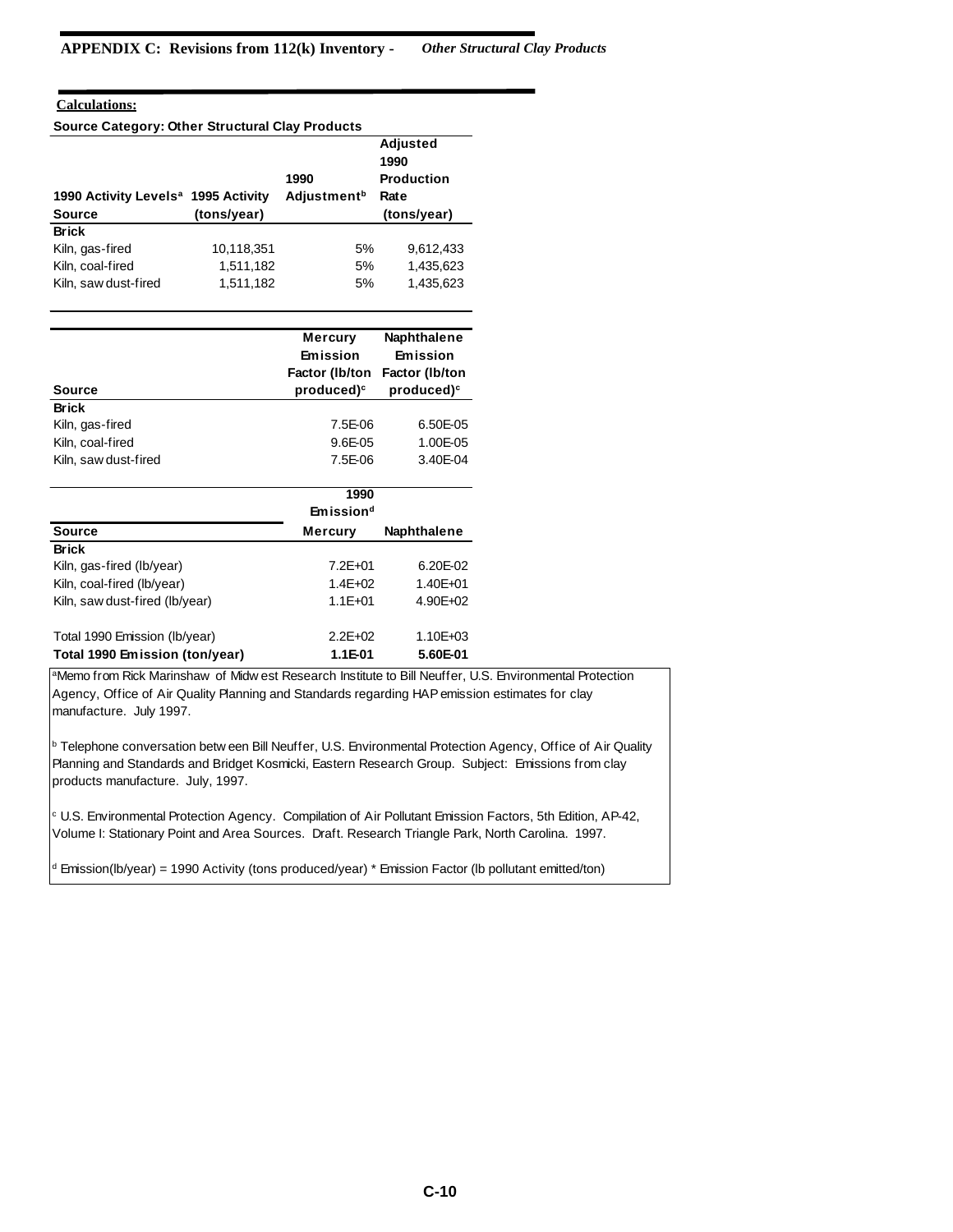A 1990 base year estimate for mercury for this source category was provided by U.S. EPA/ESD (Holloway, 1997).

The mercury estimate provided was 1.9 tons.

It was also noted that there are 124 pulp and paper mills in the US with kraft recovery combustion sources that will be subject to Section 112 regulation.

### References:

Holloway, T. MRI. Memo to B. Driscoll, U.S. Environmental Protection Agency, Emission Standards Division. "Nationwide Baseline Emission Estimates for 112(k) HAP's: NESHAP for Pulp and Paper Combustion Sources ("MACT II")." June 17, 1997.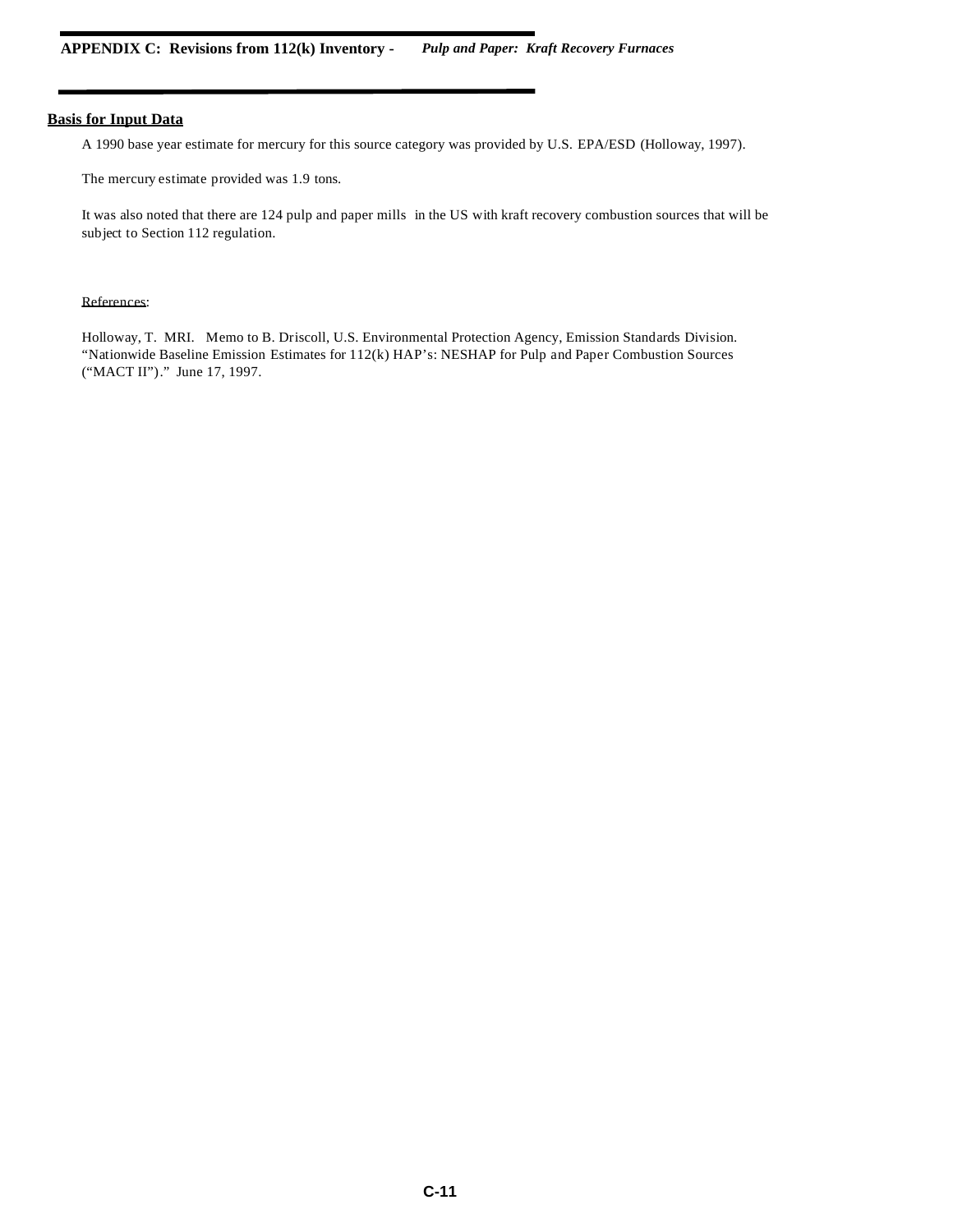Emissions associated with the manufacture of tires are based on the model plant developed by INDUS for the EPA's MACT development effort. The model plant was assumed to have a production rate of 40,000 tire per day for 360 days per year or 14,400,000 tires per year.

Emission factors for each of the processes were taken from a study performed by RMA, except for the cementing and building processes w here speicated data was not available. Emission factors for compounds 1 to 7 were summed for mixing, milling, extrusion, and calendering. The mean of different tires was used for tire curing. For grinding, an average was calculated for sidewall, carcass and belt grinding. These emissions factors were applied to the pounds of rubber processed in the model plant to estimate emissions from the model plant for each of the pollutants.

To obtain aggregated per tire emission factors, the model plant process emissions were summed for each pollutant and divided by the annual tire production,. These per tire emission factors were applied to the 1990 tire production (264,262,000 tires) to estimate annual emissions for that year.

A list of facilities were taken from an INDUS report and FIP state and county codes were assigned to each facility. Tony Wayne, EPA/OAQPS, approximated the capacity of the facilities on the list and national emissions were proportioned to these facilities relative to these approximate capacities.

#### **Re ferences**

Letter from Dale A. Louda, Manager of Regulatory Affairs, Rubber Manufactures Association to Ron Ryan, EPA/OAQPS, June 6, 1995.

Rubber Manufacturers Association, Monthly Tire Report, December 1990.

Letter from Wally Sanford, INDUS Corporation, to Tony Wayne, EPA/OAQPS, Rubber Tire Manufacture NESHAP: Revised Emission Estimates, March 14, 1997.

Letter from Wally Sanford, INDUS Corporation, to Tony Wayne, EPA/OAQPS, Rubber Tire Manufacture NESHAP, September 30, 1997.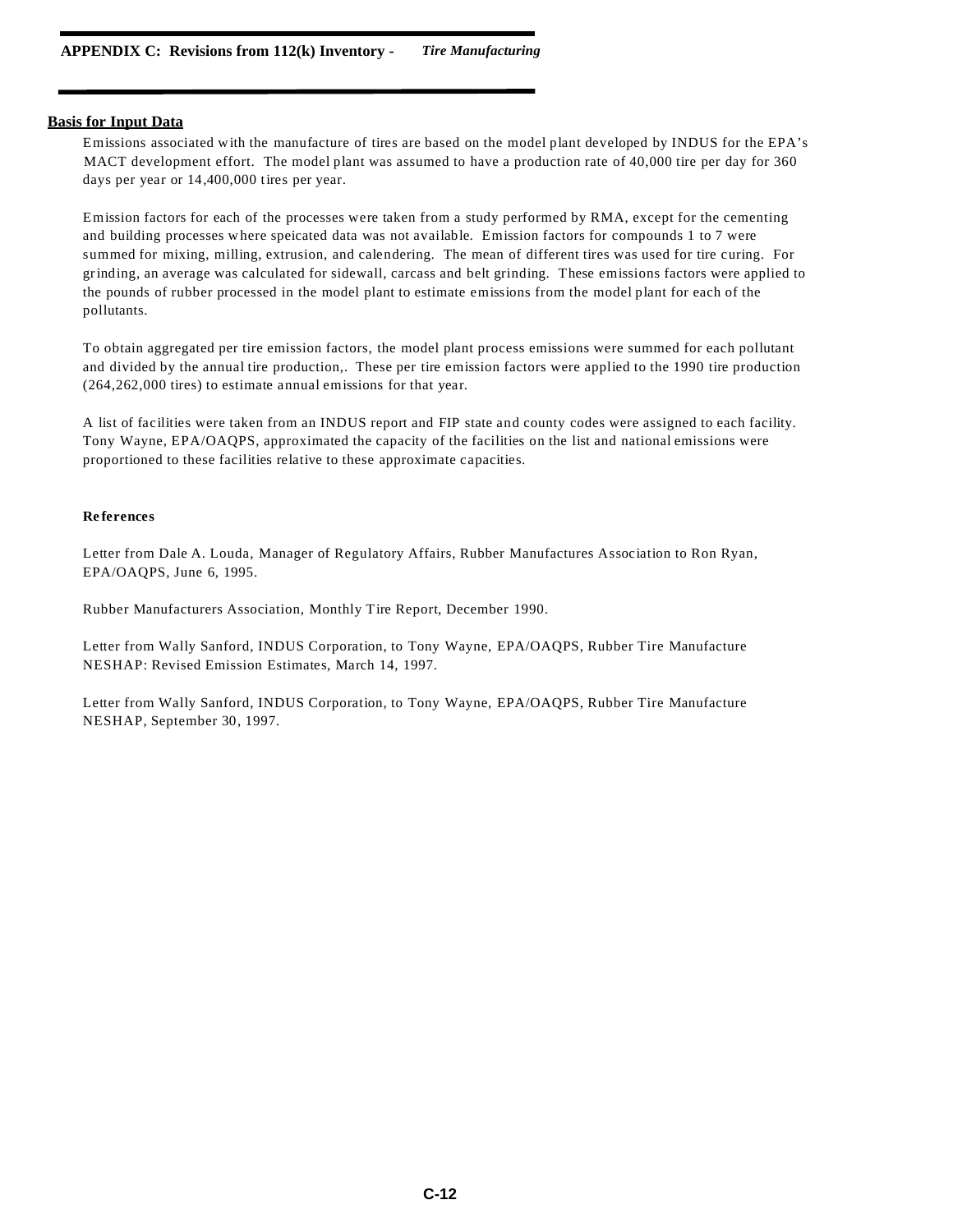# **APPENDIX C: Revisions from 112(k) Inventory -** *Tire Manufacturing*

| <b>Calculations:</b>                           |                       |                 |                 |                                     |                   |                                  |              |                                                          |                          |                 |
|------------------------------------------------|-----------------------|-----------------|-----------------|-------------------------------------|-------------------|----------------------------------|--------------|----------------------------------------------------------|--------------------------|-----------------|
| <b>Model Plant Parameters</b>                  |                       |                 |                 |                                     |                   |                                  |              |                                                          |                          |                 |
|                                                | Rubber Use Applicable |                 |                 | <b>Rubber Use</b>                   | ble               |                                  |              |                                                          |                          |                 |
| <b>Process</b>                                 | (lbs/yr)              | factor          | <b>Process</b>  | (lbs/yr)                            | factor            |                                  |              |                                                          |                          |                 |
| Mixing                                         | 324,000,000           | a               | Cementing       |                                     |                   |                                  |              | 324,000,000 Currently no speciated data for this process |                          |                 |
| Milling                                        | 648,000,000           | b               | <b>Building</b> |                                     |                   |                                  |              | 324,000,000 Currently no speciated data for this process |                          |                 |
| Extrusion                                      | 194,400,000           | $\mathtt{C}$    | Curing          | 324,000,000                         | e                 |                                  |              |                                                          |                          |                 |
| Calendering                                    | 129,600,000           | d               | Grinding        | 3,240,000                           | $\mathsf f$       |                                  |              |                                                          |                          |                 |
|                                                |                       |                 |                 |                                     |                   |                                  |              |                                                          |                          |                 |
|                                                |                       |                 |                 |                                     |                   |                                  |              |                                                          |                          |                 |
| <b>Emission Factors (lb/lb-rubber)</b>         |                       |                 |                 |                                     |                   |                                  |              |                                                          |                          |                 |
| <b>Pollutants</b>                              |                       | a               | $\mathbf b$     | $\mathbf c$                         | $\mathbf d$       | е                                | f            |                                                          |                          |                 |
| Hexachlorobenzene                              |                       | 6.90E-08        | 2.49E-08        |                                     | 4.37E-08 2.78E-09 |                                  |              |                                                          |                          |                 |
| Naphthalene                                    |                       | 7.30E-07        | 6.17E-07        | 2.44E-07                            |                   | 1.21E-07 1.66E-07 2.80E-06       |              |                                                          |                          |                 |
|                                                |                       |                 |                 |                                     |                   |                                  |              |                                                          |                          |                 |
|                                                |                       |                 |                 |                                     |                   |                                  |              |                                                          |                          |                 |
| <b>Model Plant Estimate (Ibs of Pollutant)</b> |                       |                 |                 |                                     |                   |                                  |              |                                                          |                          |                 |
|                                                |                       |                 |                 |                                     |                   |                                  |              | Aggregate                                                | <b>National National</b> |                 |
|                                                |                       |                 |                 |                                     |                   |                                  |              | emission                                                 | Emission                 | <b>Emission</b> |
|                                                |                       |                 |                 |                                     |                   |                                  |              | factor                                                   | Estimate                 | <b>Estimate</b> |
| <b>Pollutants</b>                              | <b>Mixing</b>         | <b>Millings</b> |                 | <b>Extrusion Calendering Curing</b> |                   | Grinding                         | <b>Total</b> | (lbs/tire)                                               | (lbs/yr)*                | (tons/yr)       |
| Hexachlorobenzene<br>Naphthalene               | 22<br>237             | 16<br>400       | 8<br>47         | $\vert 0 \vert$<br>$\overline{16}$  | $\Omega$<br>54    | $\overline{0}$<br>$\overline{9}$ | 47<br>762    | 3.290E-06<br>$5.294E-05$                                 | 869.30<br>13,990.67      | 0.435           |
|                                                |                       |                 |                 |                                     |                   |                                  |              |                                                          |                          | 7.00            |
|                                                |                       |                 |                 |                                     |                   |                                  |              |                                                          |                          |                 |
|                                                |                       |                 |                 |                                     |                   |                                  |              |                                                          |                          |                 |
|                                                |                       |                 |                 |                                     |                   |                                  |              |                                                          |                          |                 |
|                                                |                       |                 |                 |                                     |                   |                                  |              |                                                          |                          |                 |
|                                                |                       |                 |                 |                                     |                   |                                  |              |                                                          |                          |                 |
|                                                |                       |                 |                 |                                     |                   |                                  |              |                                                          |                          |                 |
|                                                |                       |                 |                 |                                     |                   |                                  |              |                                                          |                          |                 |
|                                                |                       |                 |                 |                                     |                   |                                  |              |                                                          |                          |                 |
|                                                |                       |                 |                 |                                     |                   |                                  |              |                                                          |                          |                 |
|                                                |                       |                 |                 |                                     |                   |                                  |              |                                                          |                          |                 |
|                                                |                       |                 |                 |                                     |                   |                                  |              |                                                          |                          |                 |
|                                                |                       |                 |                 |                                     |                   |                                  |              |                                                          |                          |                 |
|                                                |                       |                 |                 |                                     |                   |                                  |              |                                                          |                          |                 |
|                                                |                       |                 |                 |                                     |                   |                                  |              |                                                          |                          |                 |
|                                                |                       |                 |                 |                                     |                   |                                  |              |                                                          |                          |                 |
|                                                |                       |                 |                 |                                     |                   |                                  |              |                                                          |                          |                 |
|                                                |                       |                 |                 |                                     |                   |                                  |              |                                                          |                          |                 |
|                                                |                       |                 |                 |                                     |                   |                                  |              |                                                          |                          |                 |
|                                                |                       |                 |                 |                                     |                   |                                  |              |                                                          |                          |                 |
|                                                |                       |                 |                 |                                     |                   |                                  |              |                                                          |                          |                 |
|                                                |                       |                 |                 |                                     |                   |                                  |              |                                                          |                          |                 |
|                                                |                       |                 |                 |                                     |                   |                                  |              |                                                          |                          |                 |
|                                                |                       |                 |                 |                                     |                   |                                  |              |                                                          |                          |                 |
|                                                |                       |                 |                 |                                     |                   |                                  |              |                                                          |                          |                 |
|                                                |                       |                 |                 |                                     |                   |                                  |              |                                                          |                          |                 |
|                                                |                       |                 |                 |                                     |                   |                                  |              |                                                          |                          |                 |
|                                                |                       |                 |                 |                                     |                   |                                  |              |                                                          |                          |                 |
|                                                |                       |                 |                 |                                     |                   |                                  |              |                                                          |                          |                 |
|                                                |                       |                 |                 |                                     |                   |                                  |              |                                                          |                          |                 |
|                                                |                       |                 |                 |                                     |                   |                                  |              |                                                          |                          |                 |
|                                                |                       |                 |                 |                                     |                   |                                  |              |                                                          |                          |                 |
|                                                |                       |                 |                 |                                     |                   |                                  |              |                                                          |                          |                 |
|                                                |                       |                 |                 |                                     |                   |                                  |              |                                                          |                          |                 |
|                                                |                       |                 |                 |                                     |                   |                                  |              |                                                          |                          |                 |
|                                                |                       |                 |                 |                                     |                   |                                  |              |                                                          |                          |                 |
|                                                |                       |                 |                 |                                     |                   |                                  |              |                                                          |                          |                 |
|                                                |                       |                 |                 |                                     |                   |                                  |              |                                                          |                          |                 |
|                                                |                       |                 |                 |                                     |                   |                                  |              |                                                          |                          |                 |
|                                                |                       |                 |                 |                                     |                   |                                  |              |                                                          |                          |                 |
|                                                |                       |                 |                 |                                     |                   |                                  |              |                                                          |                          |                 |
|                                                |                       |                 |                 |                                     |                   |                                  |              |                                                          |                          |                 |
|                                                |                       |                 |                 |                                     |                   |                                  |              |                                                          |                          |                 |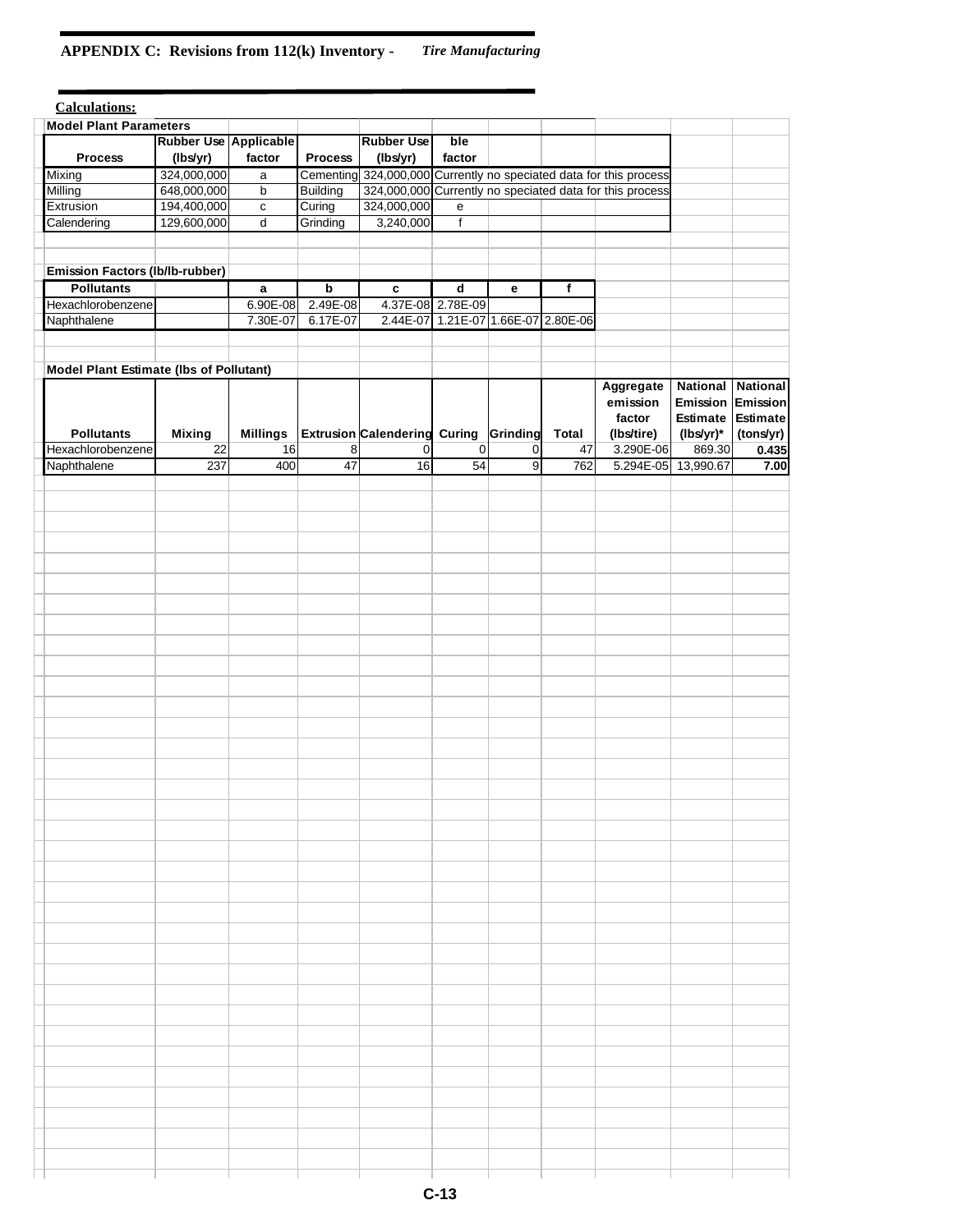Emissions for distillate-fired utility turbines were estimated using emission factors from the following reference:

U.S. Environmental Protection Agency. Factor Information Retrieval (FIRE) System Database, Version 5.1a. Research Triangle Park, North Carolina. September 1995.

For all emission factors except formaldehyde and benzene, it was not stated in the emission factor documentation as to whether controls were or were not in place for the units on which the factors are based. For the formaldehyde and benzene emission factors, the documentation stated that direct flame afterburners were installed on the units on which these factors are based.

In order to estimate national emissions for this category it was necessary to obtain an estimate of the heat input to utility turbine units burning distillate fuel. The following reference was used to obtain this data:

Energy Information Administration. 1992. State Energy Data Report. Office of Energy Markets and End Use, U.S. Department of Energy, Washington, D.C.

This reference lists the energy input for "light oil" in the utility sector; light oil is defined as lighter fuel oils distilled off during the refining process. According to this same reference, virtually all petroleum used in internal combustion and gas-turbine engines is light oil. In order to split the consumption of light oil into turbine and engine use, the allocation of 85% turbine use to 15% percent engine use was used. This allocation was taken directly from the follow ing reference:

U.S. Environmental Protection Agency. 1990 Inventory of Section 112(c)(6) Pollutants: Polycyclic Organic Matter (POM), 2,3,7,8-Tetrachlorodibenzo-P-D ioxin (TCDD)/ 2,3,7,8-Tetrachlorodibenzofuran (TCDF), Polychlorinated Biphenyl Compounds (PCBs), Hexachlorobenzene, Mercury, and Alkylated Lead. Final Report. Research Triangle Park, North Carolina. June 1997.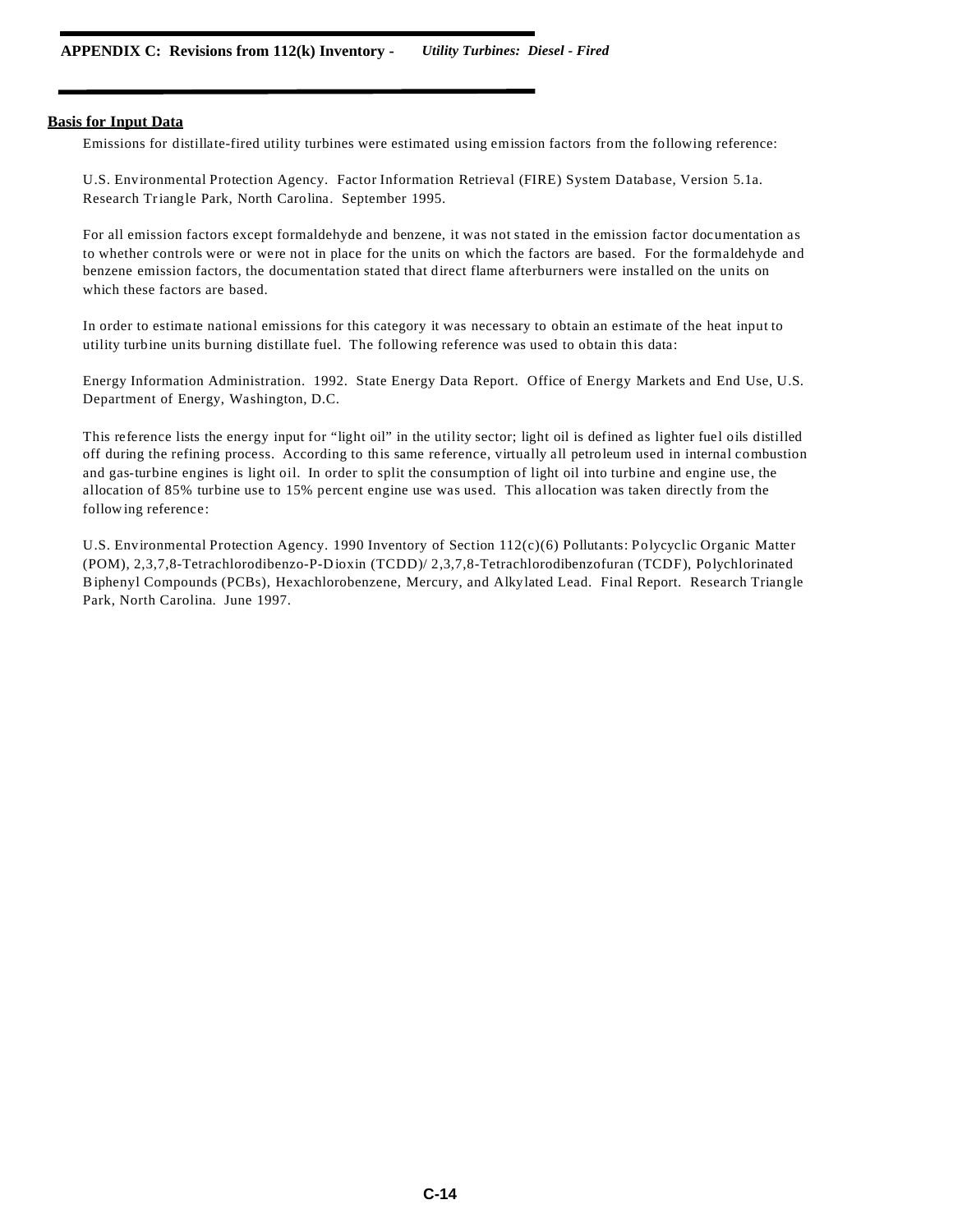# **APPENDIX C: Revisions from 112(k) Inventory -** *Utility Turbines: Diesel - Fired*

| <b>Calculations:</b>                                        |           |                |                                                            |  |  |  |
|-------------------------------------------------------------|-----------|----------------|------------------------------------------------------------|--|--|--|
| <b>Utility Turbines: Diesel-Fired</b>                       |           | <b>SCAT681</b> |                                                            |  |  |  |
|                                                             |           |                |                                                            |  |  |  |
| All emission factors are from FIRE database                 |           |                |                                                            |  |  |  |
| All emission factors are in units of Ib/MMBtu of heat input |           |                |                                                            |  |  |  |
|                                                             |           |                |                                                            |  |  |  |
|                                                             |           |                |                                                            |  |  |  |
|                                                             |           |                |                                                            |  |  |  |
|                                                             | emission  |                |                                                            |  |  |  |
| Pollutant                                                   | factor    |                |                                                            |  |  |  |
|                                                             |           |                |                                                            |  |  |  |
| Mercury                                                     | 9.10E-07  |                |                                                            |  |  |  |
|                                                             |           |                |                                                            |  |  |  |
|                                                             |           |                |                                                            |  |  |  |
|                                                             |           |                |                                                            |  |  |  |
| Calculate national emissions:                               |           |                |                                                            |  |  |  |
|                                                             |           |                |                                                            |  |  |  |
| 1990 national activity level $=$                            |           |                | 86.3 trillion Btu (as reported for light oil in EIA, 1992) |  |  |  |
| 1990 national activity level $=$                            |           | 86300000 MMBtu |                                                            |  |  |  |
| Fraction that is turbine use =                              |           |                | 73355000 MMBtu (based on 85% turbine use, 15% engine use)  |  |  |  |
|                                                             |           |                |                                                            |  |  |  |
| record#                                                     | pollutant | emissions      | emissions                                                  |  |  |  |
|                                                             |           | (lb/yr)        | (ton/yr)                                                   |  |  |  |
| comb1514                                                    | Mercury   | 66.75305       | 0.033376525                                                |  |  |  |
|                                                             |           |                |                                                            |  |  |  |
|                                                             |           |                |                                                            |  |  |  |
|                                                             |           |                |                                                            |  |  |  |
|                                                             |           |                |                                                            |  |  |  |
|                                                             |           |                |                                                            |  |  |  |
|                                                             |           |                |                                                            |  |  |  |
|                                                             |           |                |                                                            |  |  |  |
|                                                             |           |                |                                                            |  |  |  |
|                                                             |           |                |                                                            |  |  |  |
|                                                             |           |                |                                                            |  |  |  |
|                                                             |           |                |                                                            |  |  |  |
|                                                             |           |                |                                                            |  |  |  |
|                                                             |           |                |                                                            |  |  |  |
|                                                             |           |                |                                                            |  |  |  |
|                                                             |           |                |                                                            |  |  |  |
|                                                             |           |                |                                                            |  |  |  |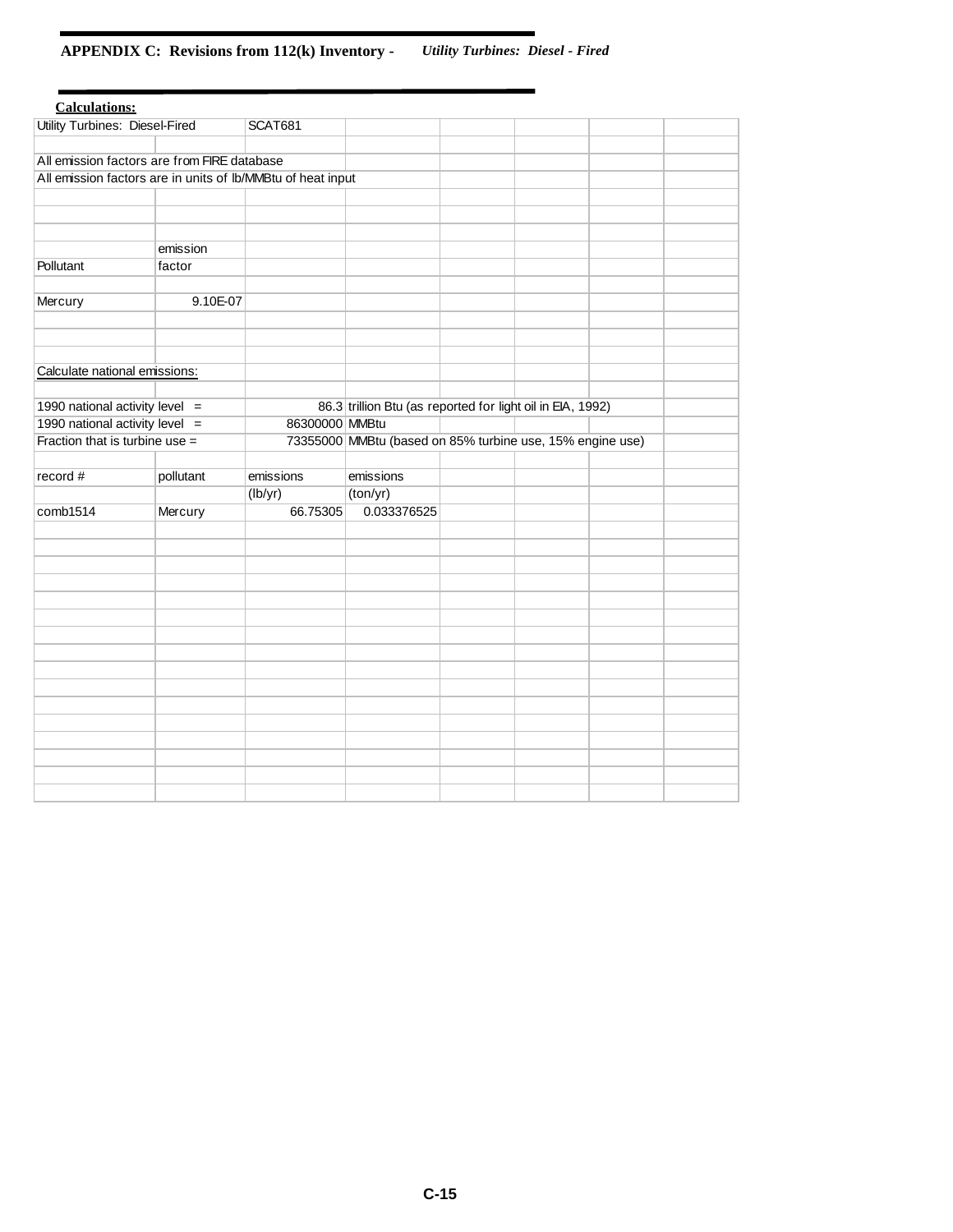# **Table C-1**

# **Toxic Release Inventory Estimates Included in 112(c)(6) Inventory**

| $112(c)(6)$ Source Category                                      | <b>SIC Code</b> | <b>Pollutant</b> | <b>Estimate</b><br>(tons/yr) |
|------------------------------------------------------------------|-----------------|------------------|------------------------------|
| Abrasive Grain (Media) Manufacturing                             | 3291            | $16$ -PAH        | $2.48E + 01$                 |
| <b>Adhesives and Sealants</b>                                    | 2891            | $16-PAH$         | $4.18E + 00$                 |
| <b>Agricultural Chemicals and Pesticides</b>                     | 2879            | 16-PAH           | $9.03E + 00$                 |
| <b>Blast Furnaces and Steel Mills</b>                            | 3312            | $16$ -PAH        | $4.99E + 02$                 |
|                                                                  | 3312            | Mercury          | 2.50E-01                     |
| Chemical Manufacturing: Cyclic Crude and Intermediate Production | 2865            | 16-PAH           | $1.04E + 02$                 |
| <b>Chemical Preparations</b>                                     | 2899            | $16$ -PAH        | $6.79E + 00$                 |
| Chromium Plating: Chromic Anodizing                              | 3471            | Mercury          | 2.50E-03                     |
| <b>Clay Refractories</b>                                         | 3255            | 16-PAH           | 5.00E-01                     |
| Cleaning Products (SICs combined)                                | $\ast$          | $16$ -PAH        | $1.38E + 00$                 |
| Commercial Printing, Gravure                                     | 2754            | 16-PAH           | $2.89E + 01$                 |
| Commercial Printing, Letterpress, and Screen                     | 2751            | $16$ -PAH        | $1.04E + 01$                 |
| <b>Custom Compound Purchased Resins Manufacturing</b>            | 3087            | Mercury          | 1.28E-01                     |
| Fabricated Metal Products Manufacturing (SICs combined)          | $\ast$          | $16$ -PAH        | $1.43E + 02$                 |
| <b>Fabricated Rubber Products Manufacturing</b>                  | 3060            | 16-PAH           | $1.48E + 02$                 |
| Fiber Cans, Drums, and Similar Products                          | 2655            | 16-PAH           | $5.06E + 00$                 |
| Food Products (SICs combined)                                    | $\ast$          | $16$ -PAH        | $3.54E + 00$                 |
| Gum and Wood Chemical Manufacturing                              | 2861            | $16$ -PAH        | 5.00E-01                     |
| <b>Industrial Gases Manufacturing</b>                            | 2813            | 16-PAH           | $9.43E + 00$                 |
| <b>Industrial Inorganic Chemical Manufacturing</b>               | 2819            | $16$ -PAH        | $1.57E + 01$                 |
|                                                                  | 2819            | Mercury          | $1.00E + 00$                 |
| Industrial Machinery and Electrical Equipment (SICs combined)    | $\ast$          | $16-PAH$         | $2.77E + 00$                 |
| <b>Industrial Organic Chemicals Manufacturing</b>                | 2869            | $16$ -PAH        | $2.27E + 02$                 |
|                                                                  | 2869            | Mercury          | 2.00E-02                     |
| Inorganic Pigments Manufacturing                                 | 2816            | Mercury          | 5.00E-03                     |
| Lubricating Oils and Greases                                     | 2992            | 16-PAH           | 6.00E-02                     |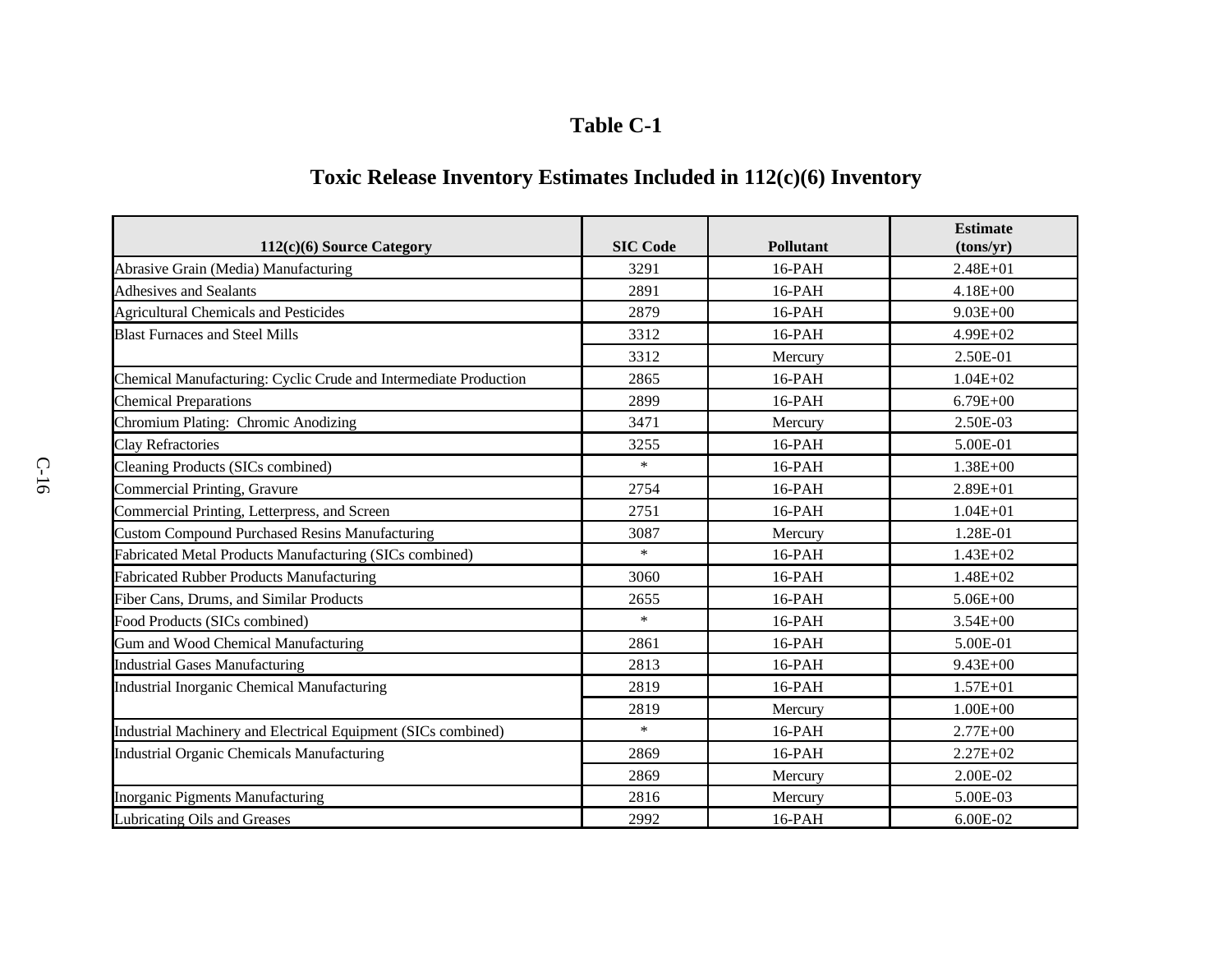# **Table C-1**

# **Toxic Release Inventory Estimates Included in 112(c)(6) Inventory (Continued)**

|                                                                |                 |                  | <b>Estimate</b> |
|----------------------------------------------------------------|-----------------|------------------|-----------------|
| $112(c)(6)$ Source Category                                    | <b>SIC Code</b> | <b>Pollutant</b> | (tons/yr)       |
| Metal Household Furniture                                      | 2514            | $16$ -PAH        | 2.50E-03        |
| Miscellaneous Manufacturing (SICs combined)                    | $\ast$          | $16$ -PAH        | $6.58E + 00$    |
| <b>Miscellaneous Plastics Products</b>                         | 3079            | 16-PAH           | 5.76E+00        |
| Nonmetallic Mineral Products Manufacturing                     | 3299            | Mercury          | 5.00E-03        |
|                                                                | 3299            | 16-PAH           | 2.50E-03        |
| Office Furniture, Except Wood Manufacturing                    | 2522            | 16-PAH           | $6.45E + 00$    |
| Other Miscellaneous (SICs combined)                            | $\ast$          | 16-PAH           | $1.45E + 00$    |
|                                                                | $\ast$          | Mercury          | 2.50E-01        |
| Other Secondary Nonferrous Metal Recovery                      | 3341            | Mercury          | 2.50E-01        |
| Paints and Allied Products Manufacturing                       | 2851            | 16-PAH           | $3.07E + 01$    |
|                                                                | 2851            | Mercury          | 7.50E-03        |
| Paper Coated and Laminated, Packaging, nec                     | 2672            | $16$ -PAH        | 5.54E+01        |
| Partitions and Fixtures, Except Wood                           | 2542            | 16-PAH           | $4.35E + 00$    |
| Petroleum Refining: All Processes                              | 2911            | Mercury          | 4.35E-02        |
| Pharmaceuticals Preparations and Manufacturing (SICs combined) | $\ast$          | 16-PAH           | 7.66E-01        |
| <b>Plastics Foam Products Manufacturing</b>                    | 3086            | 16-PAH           | $1.10E + 02$    |
| Plastics Materials and Resins Manufacturing                    | 2821            | 16-PAH           | 8.55E+00        |
|                                                                | 2821            | Mercury          | 4.00E-03        |
| <b>Porcelain Electrical Supplies</b>                           | 3264            | 16-PAH           | $2.08E + 00$    |
| Primary Metal Products Manufacturing (SICs combined)           | $\ast$          | 16-PAH           | $2.69E + 01$    |
| Public Building and Related Furniture                          | 2531            | $16$ -PAH        | $1.16E + 01$    |
| Ship Building & Repair (Surface Coating)                       | 3731            | $16$ -PAH        | $1.44E + 01$    |
| Surface Active Agents Manufacturing                            | 2843            | 16-PAH           | 7.41E+00        |
| Textiles (SICs combined)                                       | $\ast$          | $16$ -PAH        | $9.68E + 00$    |
| Transportation Equipment Manufacture (SICs combined)           | $\ast$          | 16-PAH           | $5.16E + 01$    |
| Wood Household Furniture Manufacturing                         | 2511            | 16-PAH           | $1.13E + 01$    |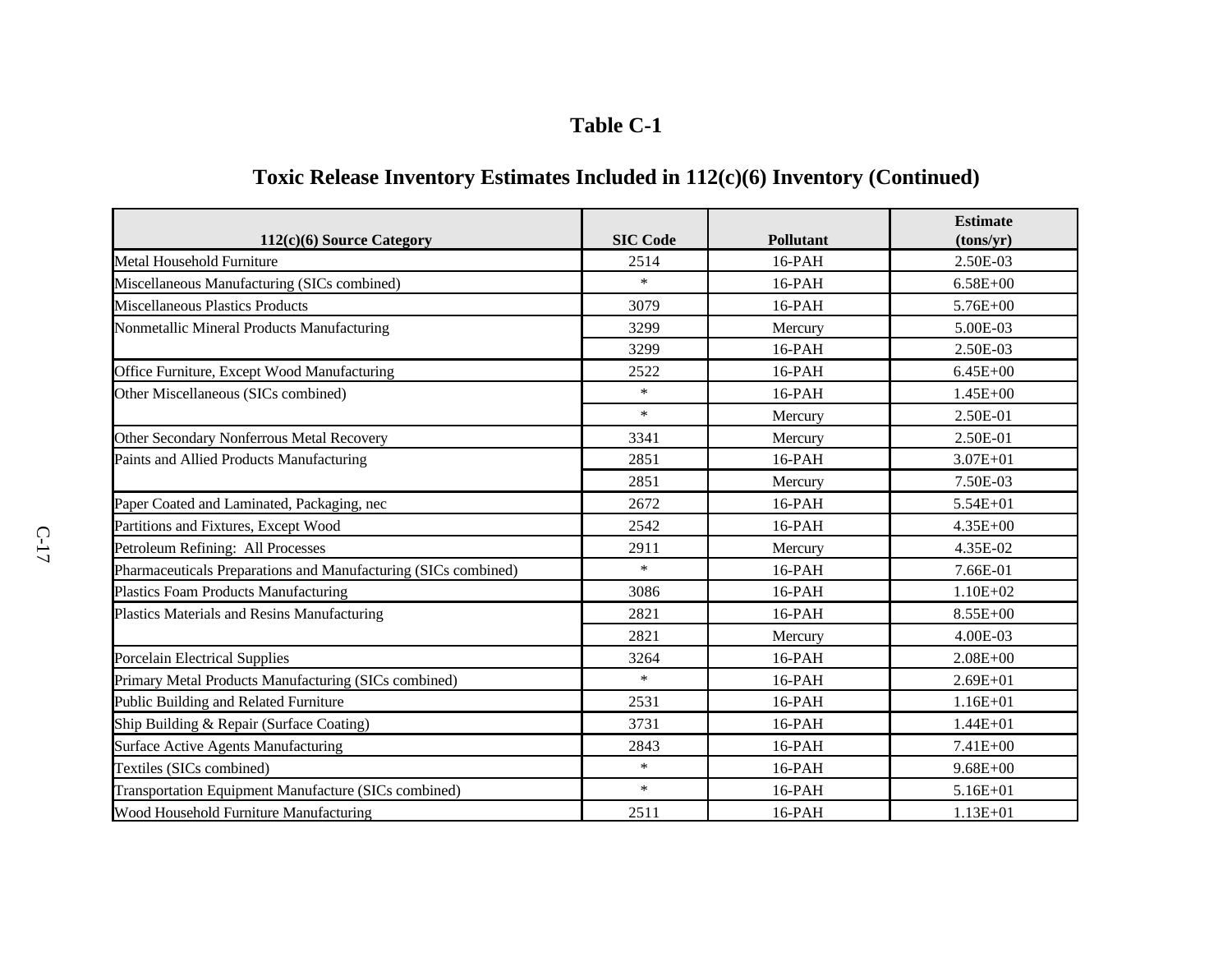\* For some of the source categories in this inventory, the TRI data for multiple SIC codes were combined. The SIC codes used for these source categories are noted below:

| <b>Cleaning Products</b>         |                                                      |      |      |      |
|----------------------------------|------------------------------------------------------|------|------|------|
| 2840                             | 2841                                                 | 2842 | 2844 |      |
|                                  |                                                      |      |      |      |
| <b>Fabricated Metal Products</b> |                                                      |      |      |      |
| 3400                             | 3432                                                 | 3451 | 3479 | 3494 |
| 3410                             | 3433                                                 | 3452 | 3480 | 3495 |
| 3411                             | 3440                                                 | 3460 | 3482 | 3496 |
| 3412                             | 3441                                                 | 3462 | 3483 | 3497 |
| 3421                             | 3442                                                 | 3463 | 3484 | 3498 |
| 3423                             | 3443                                                 | 3465 | 3489 | 3499 |
| 3425                             | 3444                                                 | 3466 | 3490 |      |
| 3429                             | 3446                                                 | 3468 | 3491 |      |
| 3430                             | 3448                                                 | 3469 | 3492 |      |
| 3431                             | 3449                                                 | 3470 | 3493 |      |
|                                  |                                                      |      |      |      |
| <b>Food Products</b>             |                                                      |      |      |      |
| 2011                             | 2033                                                 | 2047 | 2076 | 2087 |
| 2015                             | 2034                                                 | 2048 | 2079 | 2096 |
| 2021                             | 2037                                                 | 2061 | 2082 | 2099 |
| 2022                             | 2041                                                 | 2063 | 2085 |      |
| 2023                             | 2046                                                 | 2075 | 2086 |      |
|                                  |                                                      |      |      |      |
|                                  | <b>Industrial Machinery and Electrical Equipment</b> |      |      |      |
| 3510                             | 3536                                                 | 3549 | 3564 | 3579 |
| 3511                             | 3537                                                 | 3550 | 3565 | 3581 |
| 3519                             | 3540                                                 | 3551 | 3566 | 3582 |
| 3523                             | 3541                                                 | 3552 | 3567 | 3585 |
| 3524                             | 3542                                                 | 3554 | 3568 | 3586 |
| 3530                             | 3543                                                 | 3555 | 3569 | 3589 |
| 3531                             | 3544                                                 | 3556 | 3571 | 3592 |
| 3532                             | 3545                                                 | 3559 | 3572 | 3593 |
| 3533                             | 3546                                                 | 3561 | 3573 | 3594 |
| 3534                             | 3547                                                 | 3562 | 3575 | 3599 |
| 3535                             | 3548                                                 | 3563 | 3577 |      |